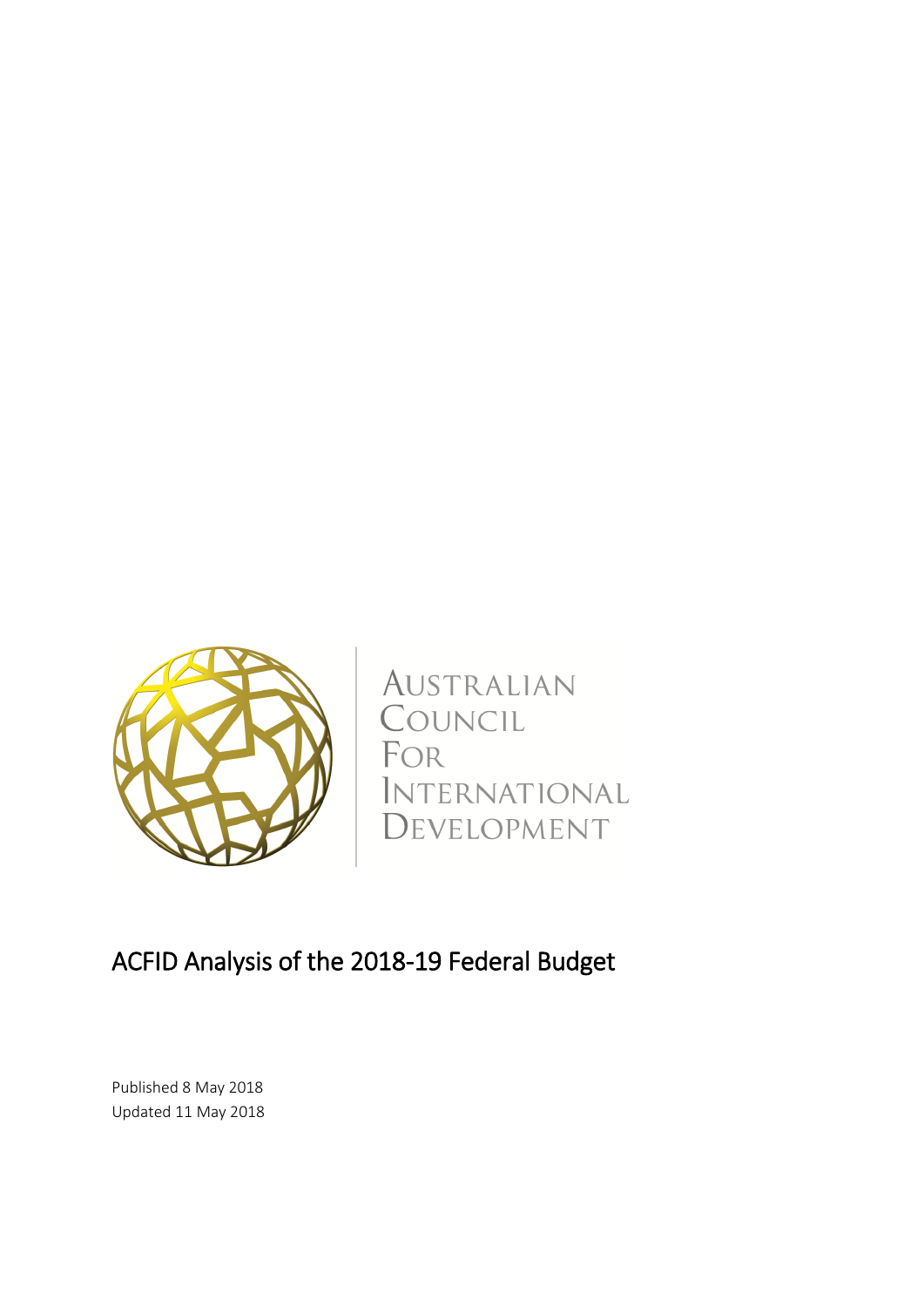

# About ACFID

The Australian Council for International Development (ACFID) unites Australia's non-government aid and international development organisations to strengthen their collective impact against poverty. Our vision is of a world where gross inequality within societies and between nations is reversed and extreme poverty is eradicated.

ACFID's purpose is to provide leadership to the not-for-profit aid and development sector in Australia in achieving this vision and to fairly represent and promote the collective views and interests of our membership.

Founded in 1965, ACFID currently has 123 members and 22 affiliates operating in more than 95 developing countries. The total revenue raised by ACFID's membership from all sources amounts to \$1.65 billion (2015-16), \$930 million of which is raised from 1.9 million Australians (2015-16). ACFID's members range between large Australian multi-sectoral organisations that are linked to international federations of NGOs, to agencies with specialised thematic expertise, and smaller community-based groups, with a mix of secular and faith-based organisations.

ACFID members must comply with the ACFID Code of Conduct, a voluntary, self-regulatory sector code of good practice that aims to improve international development outcomes and increase stakeholder trust by enhancing the transparency and accountability of signatory organisations. Covering over 50 principles and 150 obligations, the Code sets good standards for program effectiveness, fundraising, governance and financial reporting. Compliance includes annual reporting and checks. The Code has an independent complaint handling process. Our 123 full members belong to the ACFID Code and can be viewed at [http://www.acfid.asn.au](http://www.acfid.asn.au/)

The full list of ACFID's current members and affiliates can be found in an appendix to this document.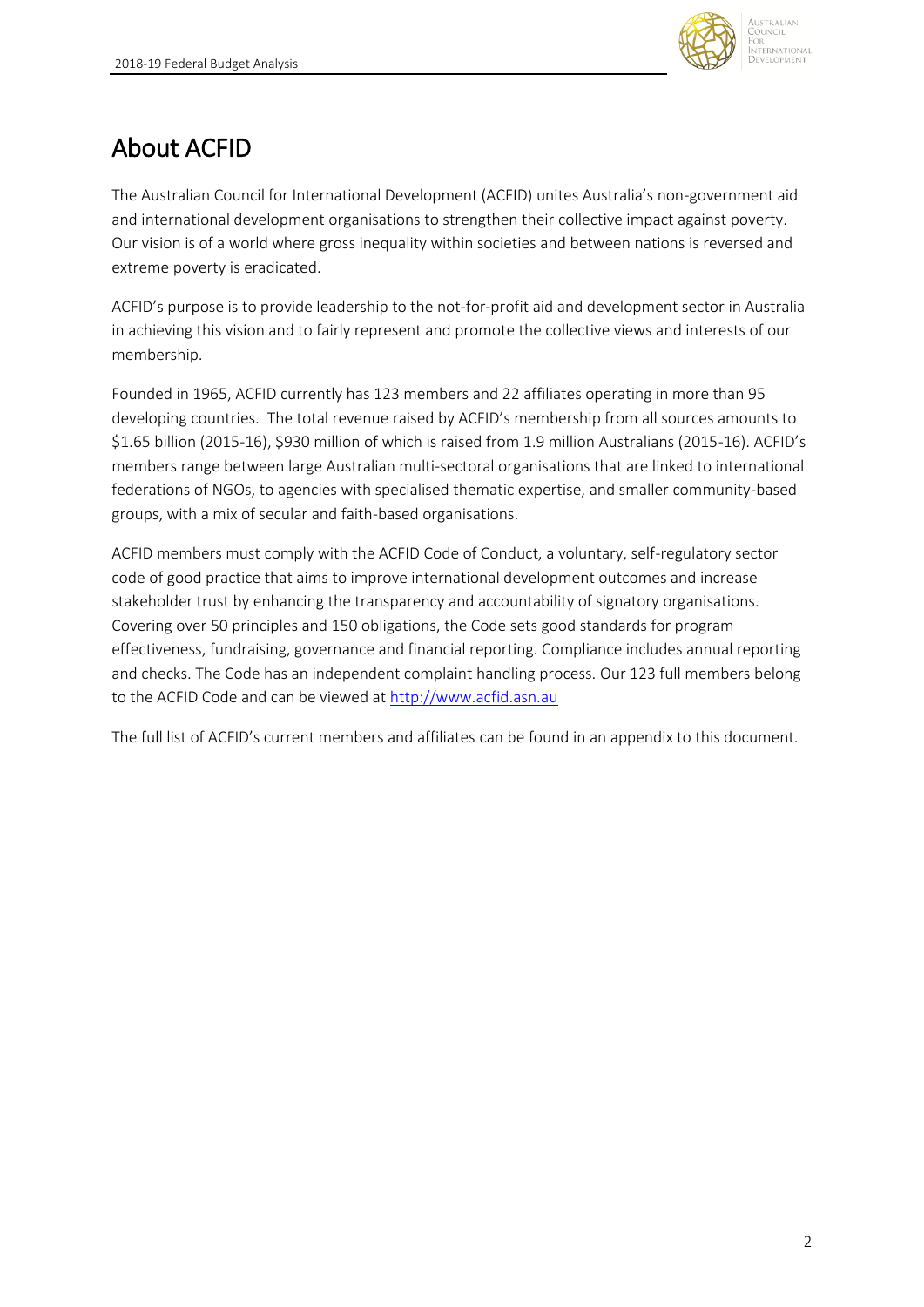

**TINCIL** ED NIATIONIAL

# A morally wrong and strategically short-sighted aid budget

With a national budget surplus in sight, the 2018-19 Federal Budget was the perfect opportunity to live up to the expectations of our development partner countries, heed the stern recommendations our OECD peers, and finally start repairing the savage cuts that the aid program has been inflicted with over the last five years.

Instead of showing vision and leadership, we are instead looking at further cuts of \$141 million over the forward estimates – dropping to historic new lows in generosity. This is both morally wrong and strategically short-sighted.

Total aid spending will be \$4.16 billion in FY2018-19 – just 0.22% of national income and dropping down to 0.19% by FY2021-22. This entrenches Australia as one of the world'slowest aid contributors in terms of Gross National Income – ranking 19th out of the 29 nations that give aid. With the aid budget effectively capped, new projects in the FY2018-19 aid budget amount to a raid on existing programs, displacing funding for critical work aimed at alleviating poverty.

The savagery of our recent aid cuts puts us in a similar category to Greece and Hungary. In contrast Britain's conservative government – despite its greater economic challenges – has stuck resolutely to keeping its aid funding at its promised level of 0.7% of GNI. To further rub salt into our wounds, on the same day we announced our budget, New Zealand announced a \$700m increase in overseas development funding over their four-year budget cycle – a 30% increase in their aid program.

Some of the key budget measures that ACFID is highlighting in this year's Budget Analysis include:

Aid for the Pacific is up, rising to \$1.3 billion or 30% of the overall aid budget. This is a welcome increase which backs the Government's White Paper commitment for a "step up" in the Pacific. The new Pacific Labour Scheme offers the real prospect of greater economic integration. By contrast, almost every other country and regional program remains static, with no variation from last year. This is a missed opportunity to rebuild Australia's aid program.

The undersea communications cable linking the Solomon Islands and PNG to Australia (two thirds of which Australia will pay) will likely come from cuts to poverty-alleviation programs for Indonesia and Cambodia, and delays in multilateral funding commitments. Because this information is 'commercial in confidence' the government is not specifying how much the cable will cost and we call for greater transparency on this initiative.

A notable absence in the budget is any funding for new initiatives in response to the **Sustainable** Development Goals (SDGs), beyond a pictorial representation of the SDG logos against thematic priorities. The OECD DAC has called on DFAT to better align its policy and performance frameworks with the SDGs. It is disappointing that the budget fails to go beyond business as usual on this critical new agenda.

Recent performance data on the aid program indicate that while DFAT have met 9 of the 10 performance targets set by the Foreign Minister in 2014, the target that 80% of aid investments effectively address gender has not yet been met. This is a disappointing outcome in a key priority area for DFAT.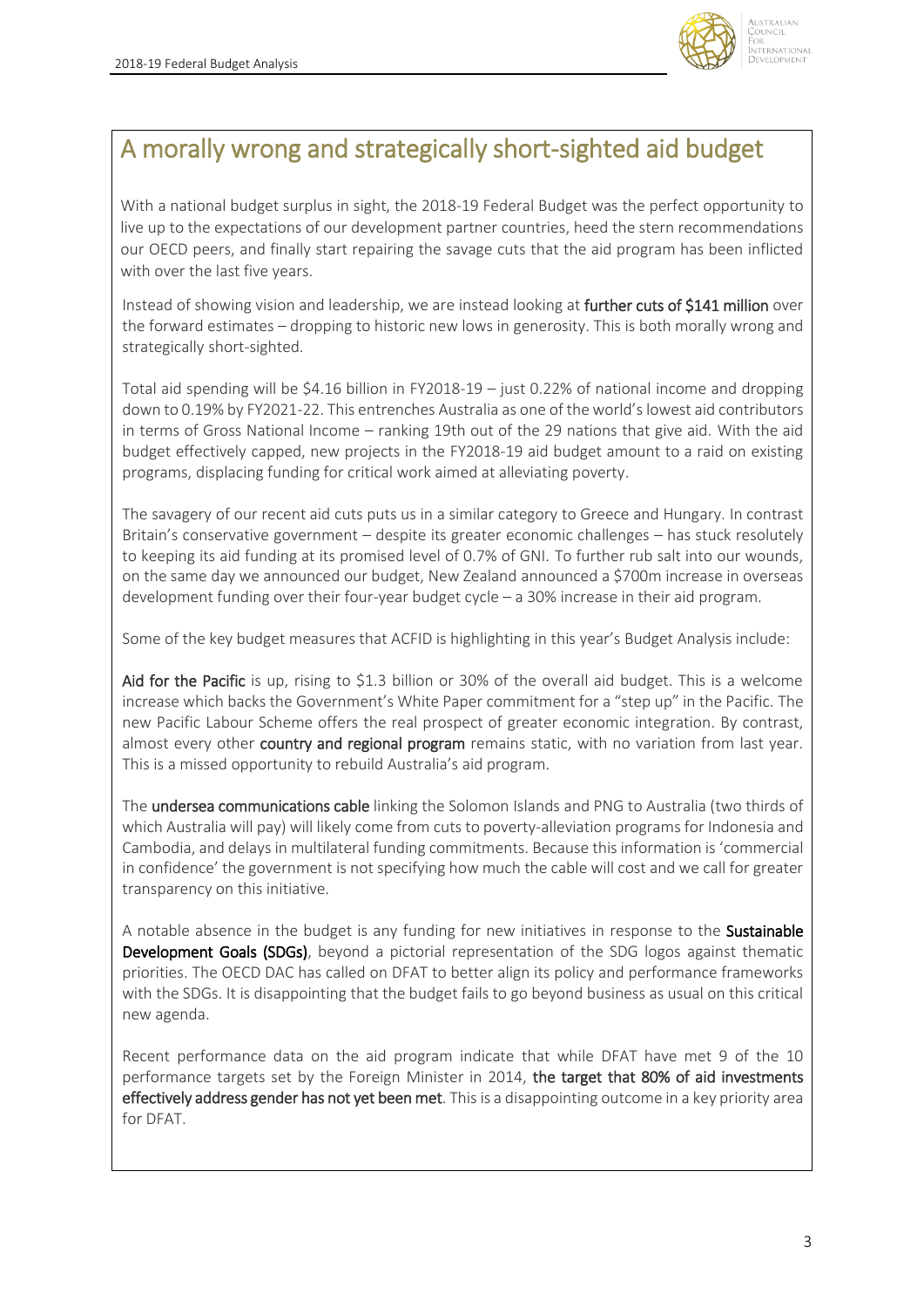

The Government's Foreign Policy White Paper committed to increasing humanitarian funding to \$500m a year. However, a paltry \$10m increase from last year's budget estimate leaves our humanitarian response capacity underdone – particularly in light of the increased rate of climateinduced disasters, protracted crises and regional displacement of refugees. ACFID members calculated our 'fair share' contribution to humanitarian response should be \$573m next year – not the allocated \$409.7m.

We welcome the \$10 million friendship grant scheme that was unveiled by the government in this Budget. But it is important that appropriate standards of child protection, anti-terror financing and non-evangelisation are applied to the grant recipient organisations.

We are pleased that **ANCP** is keeping pace with inflation but note the absence of any dedicated NGO funding windows to leverage thematic and country capabilities.

After 30% cuts to the aid budget, Australia is increasingly seen as an unreliable development partner and a fair-weather friend in Asia and Africa. Successive cuts to our overseas aid budget have come at a cost to Australia's international standing and capacity to promote peace, stability and security in our region and beyond.

Now is the time for the Government to acknowledge that, as the ninth largest economy in the world, Australia has the economic capacity to increase its investment in sustainable and inclusive development overseas.

ACFID reiterates our call to the Government and Opposition to restore the bipartisan commitment to our internationally agreed development finance target – and spell their commitment out in concrete funding commitments in the next federal election.

Marc Purcell, CEO, ACFID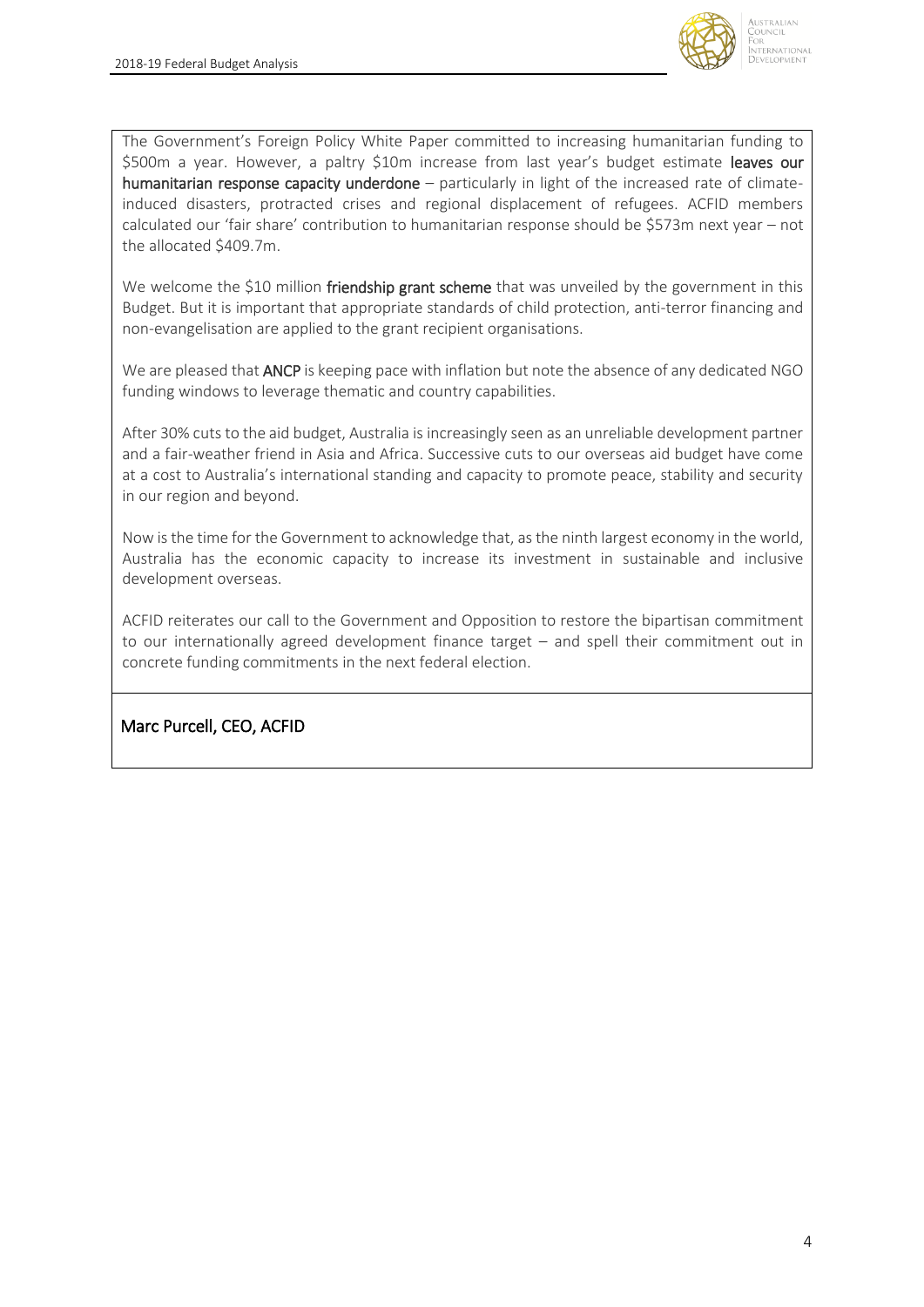

## **Contents**

| 1. |     |                                                                                                |  |
|----|-----|------------------------------------------------------------------------------------------------|--|
| 2. |     |                                                                                                |  |
|    |     |                                                                                                |  |
|    |     |                                                                                                |  |
|    |     |                                                                                                |  |
|    |     |                                                                                                |  |
|    |     |                                                                                                |  |
| 3. |     |                                                                                                |  |
|    | 3.1 |                                                                                                |  |
|    | 3.2 |                                                                                                |  |
|    |     |                                                                                                |  |
|    |     | Table 1: Total Australian ODA by partner country and region alongside DFAT Administered ODA by |  |
|    |     |                                                                                                |  |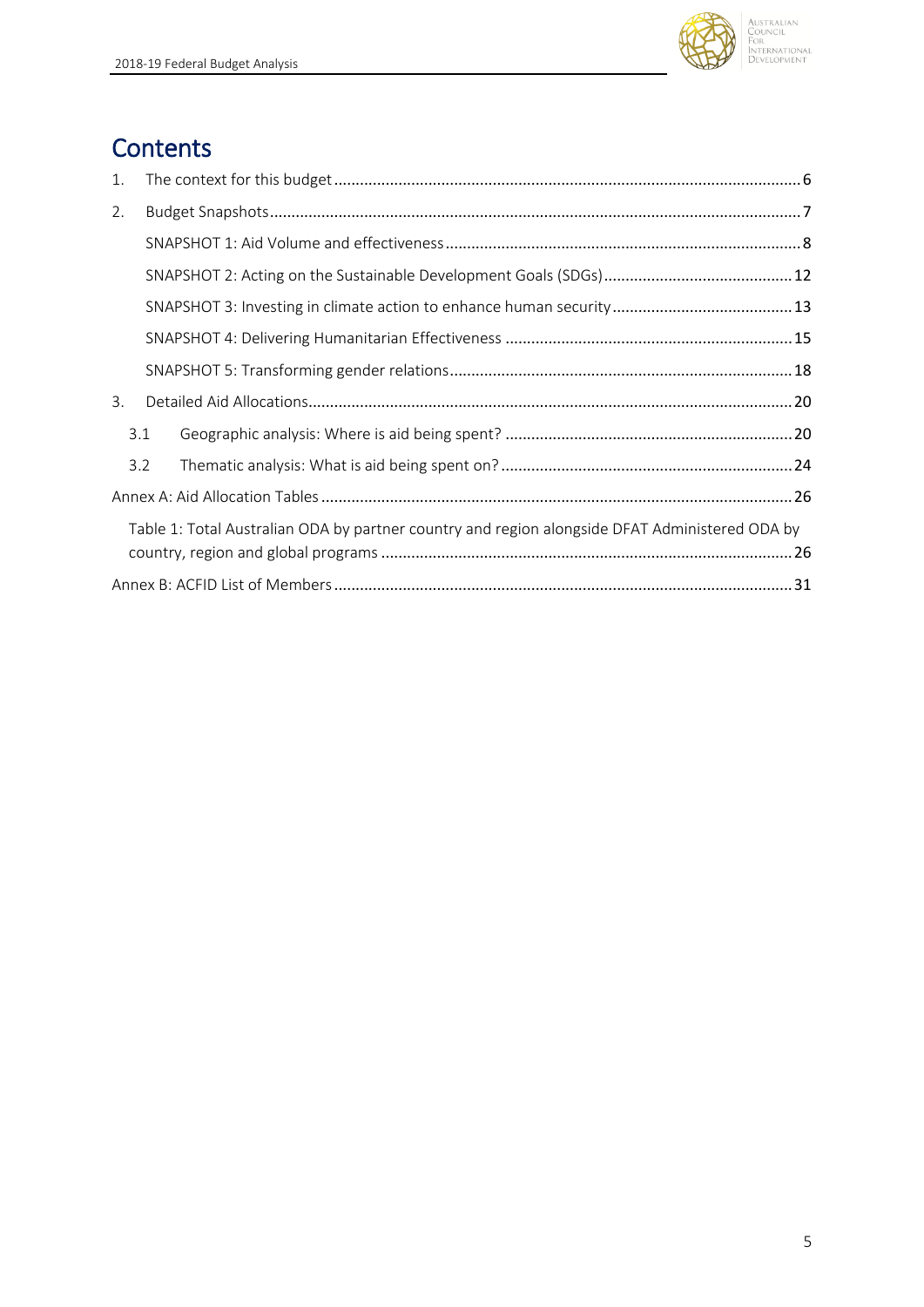1



# <span id="page-5-0"></span>1. The context for this budget

In an increasingly competitive Indo-Pacific region, Australia's search for continued prosperity depends more than ever on the wellbeing of communities across our region. China's rise and growing assertiveness; Australia's changing demography; and the fraying of our post-war international and domestic social contracts form the context in which we must establish our budget priorities.

Australia's aid program is an essential vehicle through which Australia can take its efforts to meet these commitments up to a new scale. It is also a crucial outlet for representing and projecting Australian values and facilitating Australian diplomacy. As a key means of enhancing development and prosperity, and a vital contribution to shaping the new global order, aid should be assigned the same level of priority as defence, trade and diplomacy within Australia's foreign policy architecture.

Despite this, the aid budget has suffered sustained cuts over recent years – and the long-awaited reprieve and rebuilding seems even further away now. The 2015-16 Federal Budget cut Australia's aid budget by \$1 billion or 20 per cent. Over four years to 2017-18, Australia's aid budget was cut by \$3.7 billion, equivalent to axing a quarter of Australia's Official Development Assistance (ODA). Many successful, high-impact poverty alleviation programs in many developing nations were arbitrarily curtailed as a result. This decision cast millions of people aside from the Australian aid program in a rushed and uncaring fashion. Geopolitically, Australia's international reputation was affected, as we became known not for our generosity and effectiveness but for our capriciousness and as a fairweather friend.

Unfortunately, this year's narrow-minded budget represented more of the same - completely ignoring the strong recommendation from our OECD peers that we "reintroduce an ambitious target for increasing ODA against gross national income and set out a path to meet the target."<sup>1</sup>

The aid program's contribution to our national prosperity has been well established, compounding the short-sightedness of the cuts. Recent analysis of Australian export and aid data from 1980 to 2013 by Australian National University researchers has demonstrated that every dollar spent on Australian aid resulted in an average of \$7.10 in Australian exports to aid recipient nations over the period in question. In addition, the aid program is ranked highly against international measures of aid quality, even despite a decline in aid transparency at the project level.<sup>2</sup>

The need for the kind of collaborative global problem-solving that international development initiatives enable is greater than ever and is a key counter-force to rising tides of nationalism and isolationism in Western liberal democracies.

<sup>&</sup>lt;sup>1</sup> 2018. OECD Development Co-operation Peer Reviews, Australia 2018. Accessed 8 May 2018. Available at: [https://www.oecd-ilibrary.org/development/oecd-development-co-operation-peer-reviews-australia-](https://www.oecd-ilibrary.org/development/oecd-development-co-operation-peer-reviews-australia-2018_9789264293366-en)[2018\\_9789264293366-en](https://www.oecd-ilibrary.org/development/oecd-development-co-operation-peer-reviews-australia-2018_9789264293366-en)

<sup>&</sup>lt;sup>2</sup> Refer to Otor, Sabit Amum and Matthew Dornan, 'How does foreign aid impact Australian exports in the long run?' ANU Development Policy Centre Discussion Paper 62, September 2017. Available at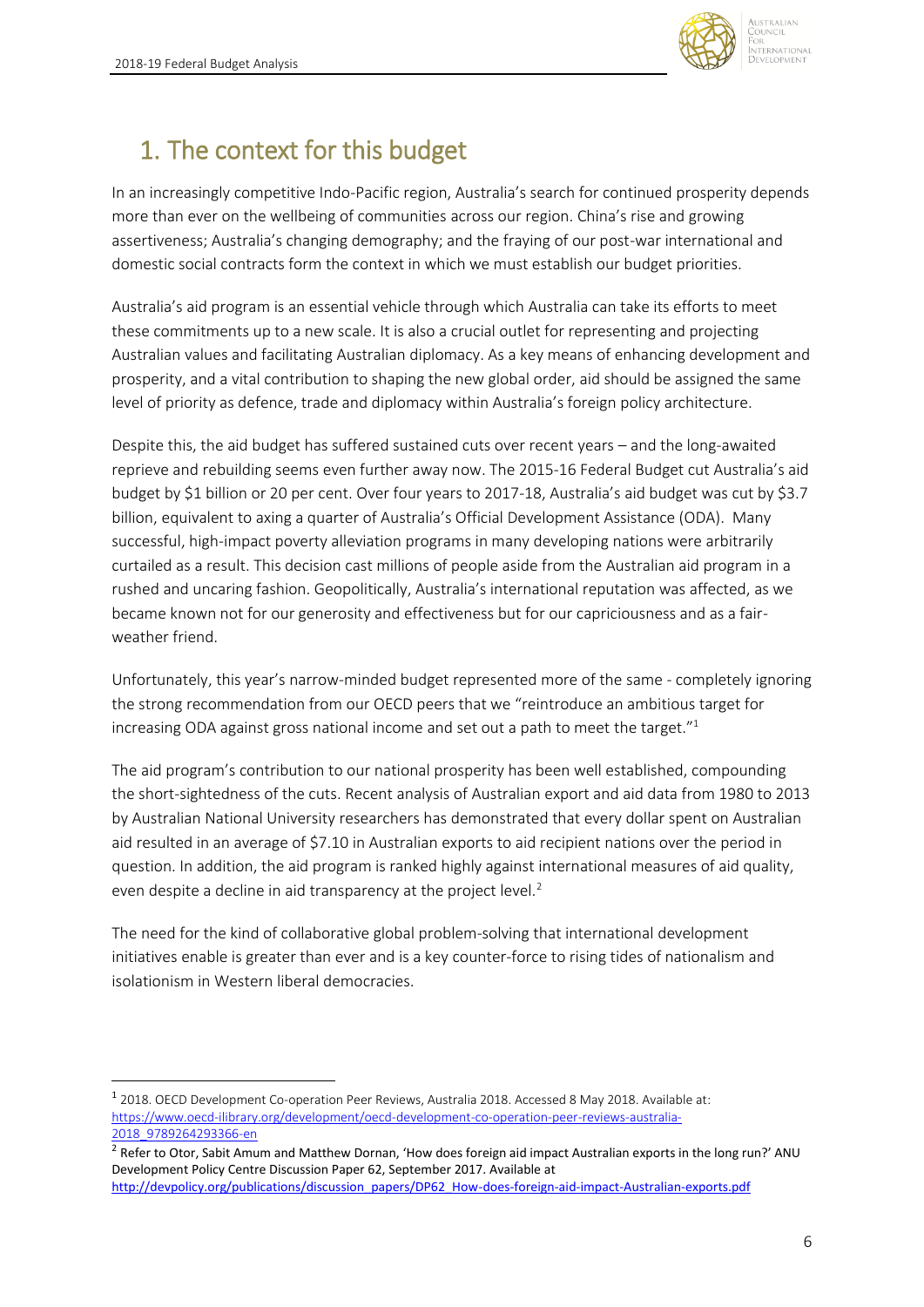

**DAIATIONAL** 

Those who least benefit from globalisation are increasingly making their dissatisfaction known, while the far right of politics is garnering political traction by channelling such grievances towards isolationist ends. In contrast, delivering the priorities of Australia's 2017 Foreign Policy White Paper will require the Australian Government to actively support Australia's interest in collaborative multilateralism, shared prosperity, climate action and justice, and inclusive development.

Australia cannot expect other nations to address the common problems facing us and our neighbours, without making a fair share contribution ourselves. As a wealthy nation, we have a responsibility. As a developed nation in a region of mostly developing countries, we have an interest.

## <span id="page-6-0"></span>2. Budget Snapshots

ACFID has developed a series of budget snapshots that consider the impact of the FY2018-19 Federal Budget against the key recommendations set out in ACFID's FY2018-19 Pre-Budget Submission, [Prosperity in the Indo-Pacific: The Role of Australian Aid.](https://acfid.asn.au/sites/site.acfid/files/ACFID%20Budget%20Submission%202018-19.pdf)

> SNAPSHOT 1: Aid Volume and effectiveness SNAPSHOT 2: Acting on the Sustainable Development Goals (SDGs) SNAPSHOT 3: Investing in climate action to enhance human security SNAPSHOT 4: Delivering Humanitarian Effectiveness SNAPSHOT 5: Transforming gender relations

Country allocations are analysed under section 3.1.

Other thematic priorities of the Government are analysed under section 3.2

*A note on the budget figures used in ACFID's analysis of country and thematic allocations:*

In our budget analysis we have chosen to compare the total Australian ODA figures from the *estimated outcome tables\** for the current (FY2017-18) and previous financial years, with the *budget estimate tables\*\** for the coming financial year (FY2018-19).

This means that we compare and assess changes between next year's proposed budget with the **actual** expenditure of previous years.

\* Data from Tables 5 and 6 (pp 122-126) of the [Australian Aid Budget Summary 2018-19](http://dfat.gov.au/news/news/Pages/2017-18-australian-aid-budget-summary.aspx) (*The Orange Book*) \*\* Data from Tables 1 and 2 (pp 7-11) of *The Orange Book*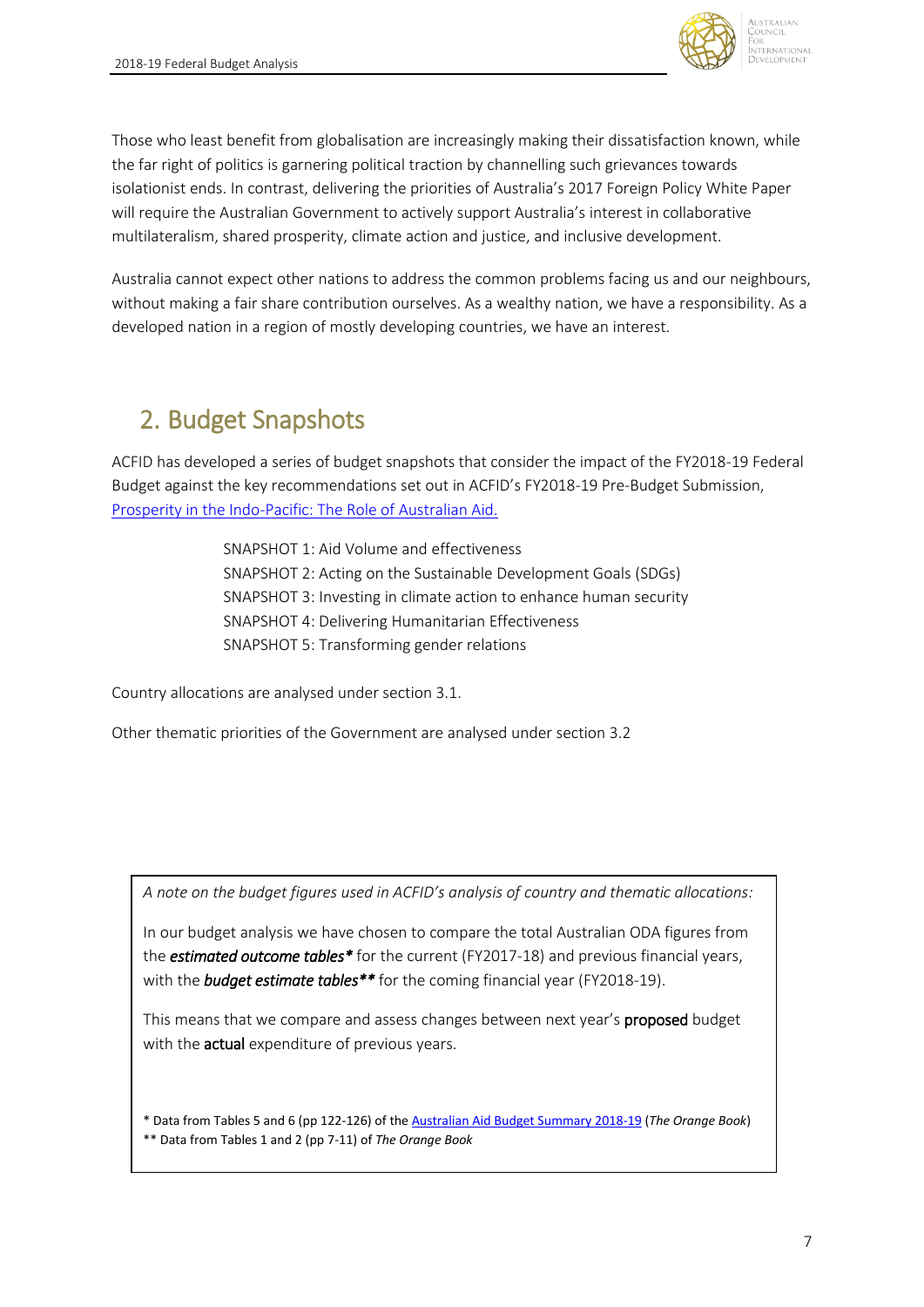

## <span id="page-7-0"></span>SNAPSHOT 1: Aid Volume and effectiveness

#### *Aid Volume*

**.** 

In FY2018-19 and over the forward estimates we see a capping of the total aid budget at 4 billion per annum, resulting in a total cut of \$141.1 million in real terms over four years, and not quite delivering the CPI increase that was promised in FY2018-19. A full CPI increase would have taken the total budget up to \$4.01 billion this year, where it would have stayed without additional CPI increases until it was scheduled to rise by \$110.5 million to \$4.12 billion in FY2021-22. Instead, the increase takes the aid budget up to \$4 billion in FY2018-19.

This new cut of \$141.1 million is delivered in addition to the cut of \$303.3 million already announced to the aid budget over the forward estimates in FY2017-18, which cancelled CPI indexation beyond FY2018-19, before it was due to be restored in FY2021-22.

For the coming two years, the underlying cut of \$10 million per annum is **masked and counteracted by** contribution payments that Australia is making to the Asian Infrastructure Investment Bank (AIIB), 85 per cent of which is eligible for inclusion within the category "Official Development Assistance." This payment is managed by Treasury.

The temporary effect of these AIIB contribution payments is to take the FY2018-19 and FY2019-20 totals to \$4.2 billion per annum, despite cuts of \$10 million in both these years.<sup>3</sup> In FY2020-21, after these contributions are finalised, total ODA will fall to a total that reflects the underlying cut, namely a flat \$4 billion, where it will remain in FY2021-22.



*Figure 1: Australia's aid budget as a percentage of Gross National Income has fallen to an all-time low and continues to fall.*

<sup>3</sup> 2018-19 Budget Paper 2, "Maintaining the Level of Official Development Assistance," p. 103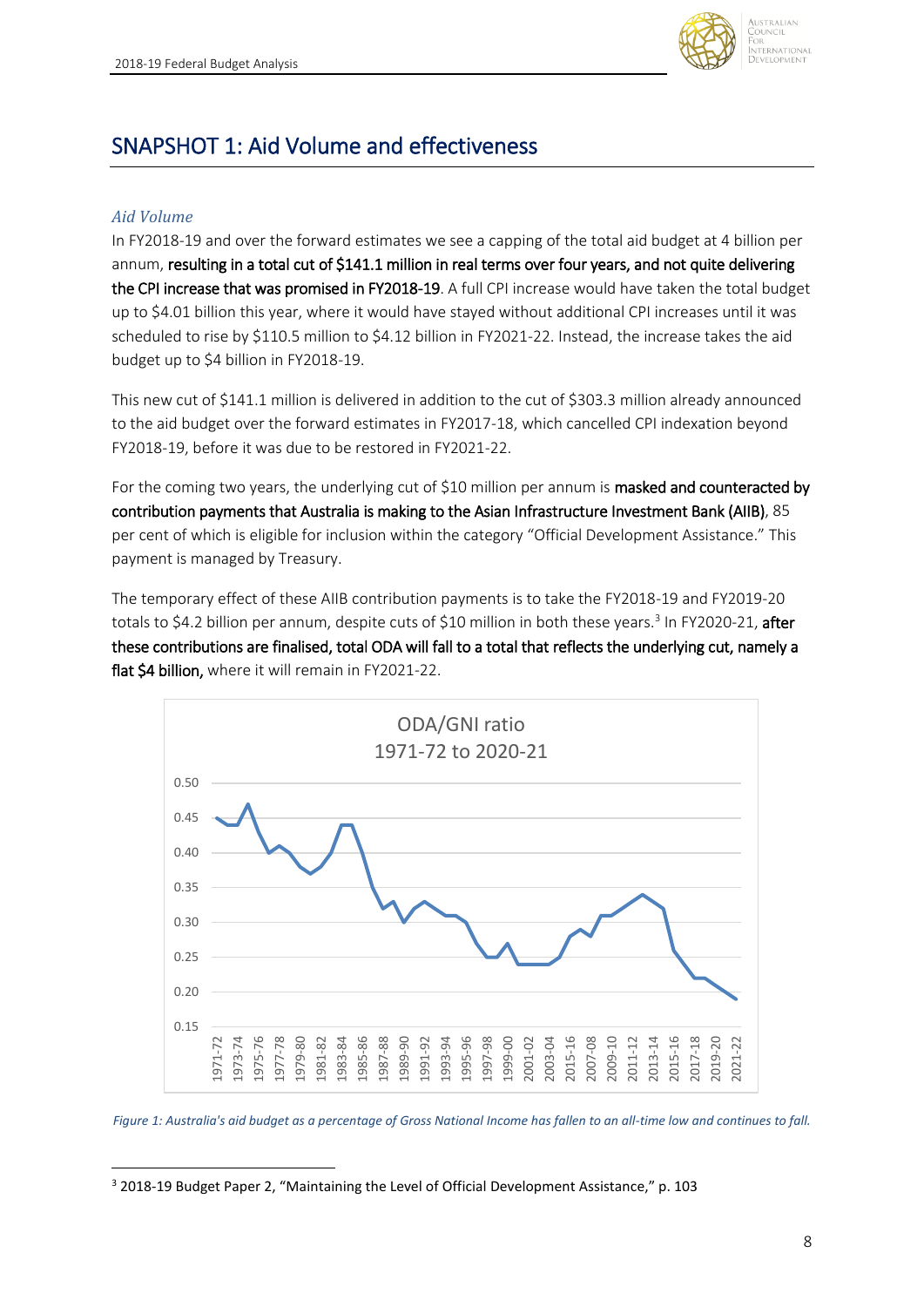$\overline{\phantom{a}}$ 



There is an undertaking in the budget papers that indexation will recommence in FY2022-23, when the budget is projected to return to surplus, although this defers indexation until beyond the forward estimates. There is no reason to believe that this pledge will hold.

Removing the temporary, masking effect of the AIIB contribution, Australia's total ODA investment as a percentage of Gross National Income will continue to fall this year and over the forward estimates.

In FY2018-19, ODA will represent only 0.22% of GNI,<sup>4</sup> continuing the historic decline of Australia's investment in ODA to a new, all-time low. This decline will continue over the forward estimates, taking Australia's total ODA investment to 0.19% of GNI in FY2021-22.

ACFID continues to be dismayed that Australia's aid program is viewed as an easy stash of cash to raid. Since deep cuts began to be made in the FY2013-14 budget, Australia's aid program has dwindled by more than a third of its FY2012-13 total.

| <b>Financial Year</b> | ODA \$m<br>(2018) | <b>Annual Change</b><br>(YOY) | <b>ODA/GNI Ratio</b> | ODA as a % of<br>federal budget<br>expenditure |
|-----------------------|-------------------|-------------------------------|----------------------|------------------------------------------------|
| 2015-16               | 4.210             | -818                          | 0.26%                | 0.98%                                          |
| 2016-17               | 4.034             | $-173$                        | 0.24%                | 0.89%                                          |
| 2017-18               | 3,912             | $-122$                        | 0.22%                | 0.83%                                          |
| 2018-19               | 4,161             | 249                           | 0.23%                | 0.85%                                          |
| 2019-20               | 4,170             | 160                           | 0.22%                | 0.83%                                          |
| 2020-21               | 4,000             | $\Omega$                      | 0.20%                | 0.77%                                          |
| 2021-22               | 4.000             | 0                             | 0.19%                | 0.74                                           |

This disappointing trajectory for Australia's aid budget is a far cry from the Australian Government's Foreign Policy White Paper, released only in November last year. The White Paper, which made "security and prosperity" its catchcry for Asia and the Pacific, referred to ODA as a critical tool of Australian soft power, and its aid program as an essential instrument for engagement with the region. For the White Paper's aspirations to be stifled so quickly after its release belies Australia's claim to be a partner of choice for the developing nations around us, whose economic growth and human security improvements we rely on for our security and prosperity, not the other way around.

Australia's declining aid budget takes our commitment to aid even further away from the commitment we made to implementing the Sustainable Development Goals, a global agreement to eliminate extreme poverty and inequality by 2030. As part of this agreement, Australia committed to investing 0.7% of GNI in ODA to developing countries, as Britain has continued to do despite the harsher economic conditions it faces, and the isolationist politics unleashed by Brexit. Indeed, Australia has recently asked Britain to spend a greater proportion of its aid budget in the Pacific, and Britain has complied. Meanwhile, on the very same day as our federal budget, New Zealand has announced a 30% increase to its aid budget, increasing its share of GNI to 0.28%. Not only are our larger allies doing more than we are – and in our own region – but our smaller allies are too.

<sup>4</sup> If the AIIB contribution *is* included, and the FY2018-19 aid investment is treated as \$4.2 billion and not \$4 billion to reflect the underlying cut, the total ODA spend increases for this one year to 0.23% of GNI. Regardless of how the AIIB contribution is treated, however, the total ODA spend falls to 0.22% of GNI in FY2019-20, from which point it continues to fall.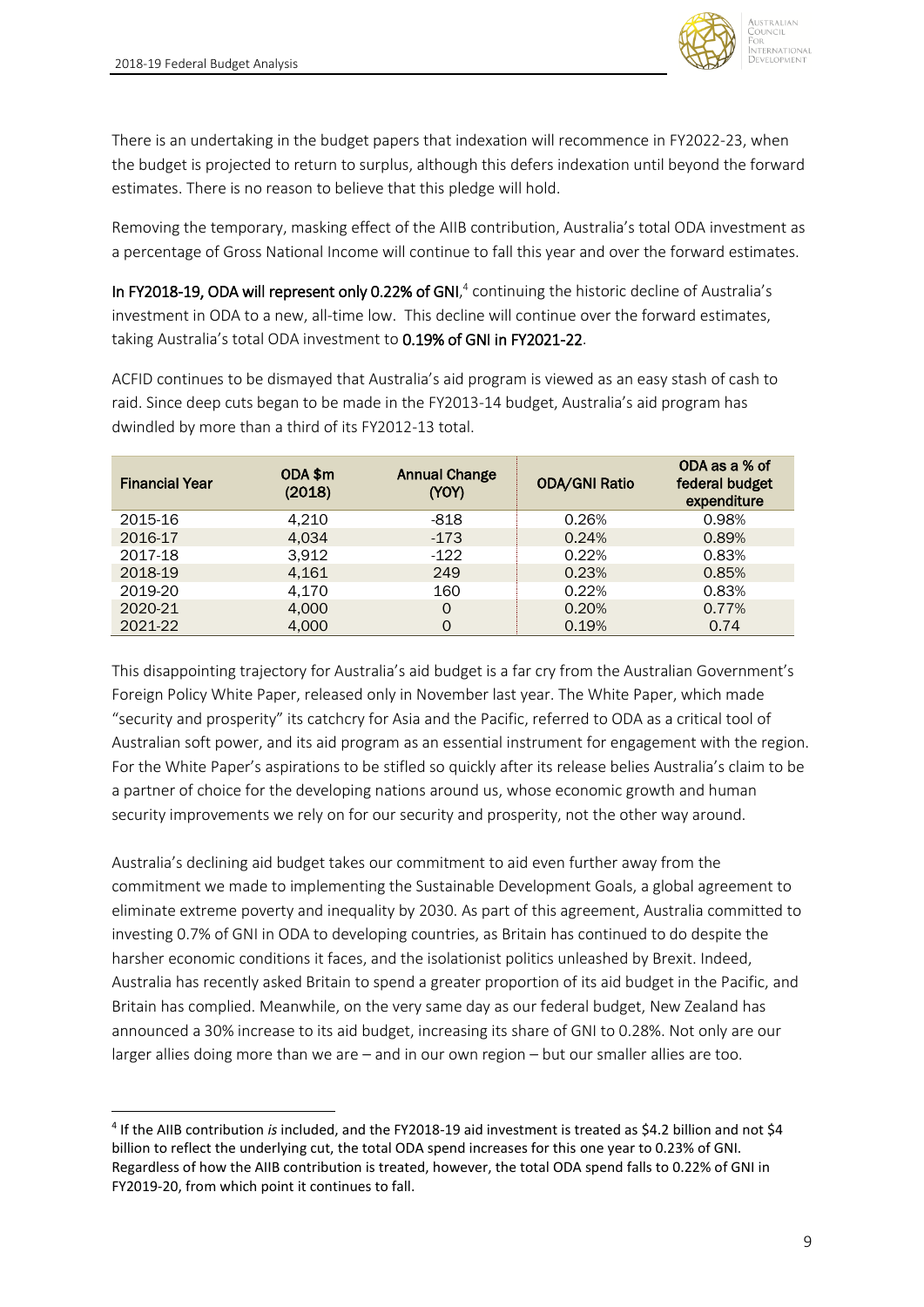

With the capping of ODA at \$4 billion over the forward estimates – a measure that DFAT has dressed up as a "maintenance" measure, **Australia will not meet its SDG target**. Even to return to our FY2012-13 share of GNI at 0.34%, ACFID estimates that the budget would need to return to \$6,253 billion in FY2018-19.

#### *Aid Effectiveness*

1

As Australia's aid budget continues to decrease, so too does the effectiveness of our overall aid program, as projects and programs are cut or changed to accommodate the reversal of CPI indexation pledges along with previous wholesale cuts. The predictability of the aid program is suffering, and studies by the OECD have shown that aid effectiveness is reduced by 15 to 20% when it is delivered in an unpredictable or volatile manner.<sup>5</sup> Only this year, the OECD subjected Australia's aid program to withering critique, pointing out that Australia has downgraded development cooperation as a diplomatic priority, declining to communicate its value to the public, and reducing its investment ambition in line with falling expectations.

The OECD – and ACFID – also decry Australia's lack of commitment to development transparency, noting for example the secrecy around the total sum invested in Papua New Guinea and Solomon Islands undersea communications cables. Whatever its value, this sum will be sourced from within the declining, and now capped, ODA total of \$4 billion per annum from FY2017-18 to FY2019-20, and it seems that programs for Indonesia and Cambodia will be forced to underwrite this hidden spending, while other country programs will also experience declines of greater or lesser value.

The decision not to release the total cost of the undersea cable detracts from important examples of progress in Australian aid and development transparency, including the continued publication of the Orange Book, and the pre-budget release of the Official Sector Statistical Summary for FY2016-17. ACFID looks forward to the publication of Part One of the Green Book in the coming week. These publications, however, continue to demonstrate inconsistency in their approach to categorisation and terminology, increasing the level of difficulty involved in assessing multi-year trends.

ACFID also calls on DFAT to publish forward estimates for overall ODA, rather than continuing to relay them entirely verbally at the DFAT budget lockup. Publishing the forward estimates would increase DFAT's capacity to communicate the value of the aid program, along with its longer-term priorities, rather than allowing it to fall victim to short-term budget decisions.

ACFID notes that successive publications of the *Performance of Australian Aid* report (2015-16 and 2016-17) have recognised that "more can be done to improve public access to information and communicate more effectively aid development results.<sup>6</sup> As mentioned earlier, **ACFID appreciates the** timely release of the Green and Orange Books and encourages DFAT to continue to strengthen its capacity to produce these valuable publications.

<sup>5</sup> OECD, 2013, *Aid Predictability*, Available[: http://www.oecd.org/dac/aid-architecture/](http://www.oecd.org/dac/aid-architecture/)

<sup>6</sup> DFAT "*Performance of Australian Aid 2015-16 "* p.7 and DFAT "Performance of Australian Aid 2016-17", p. 5. Accessed at<http://dfat.gov.au/about-us/publications/Documents/performance-of-australian-aid-2015-16.pdf> and http://dfat.gov.au/about-us/publications/Documents/performance-of-australian-aid-2016-17.pdf.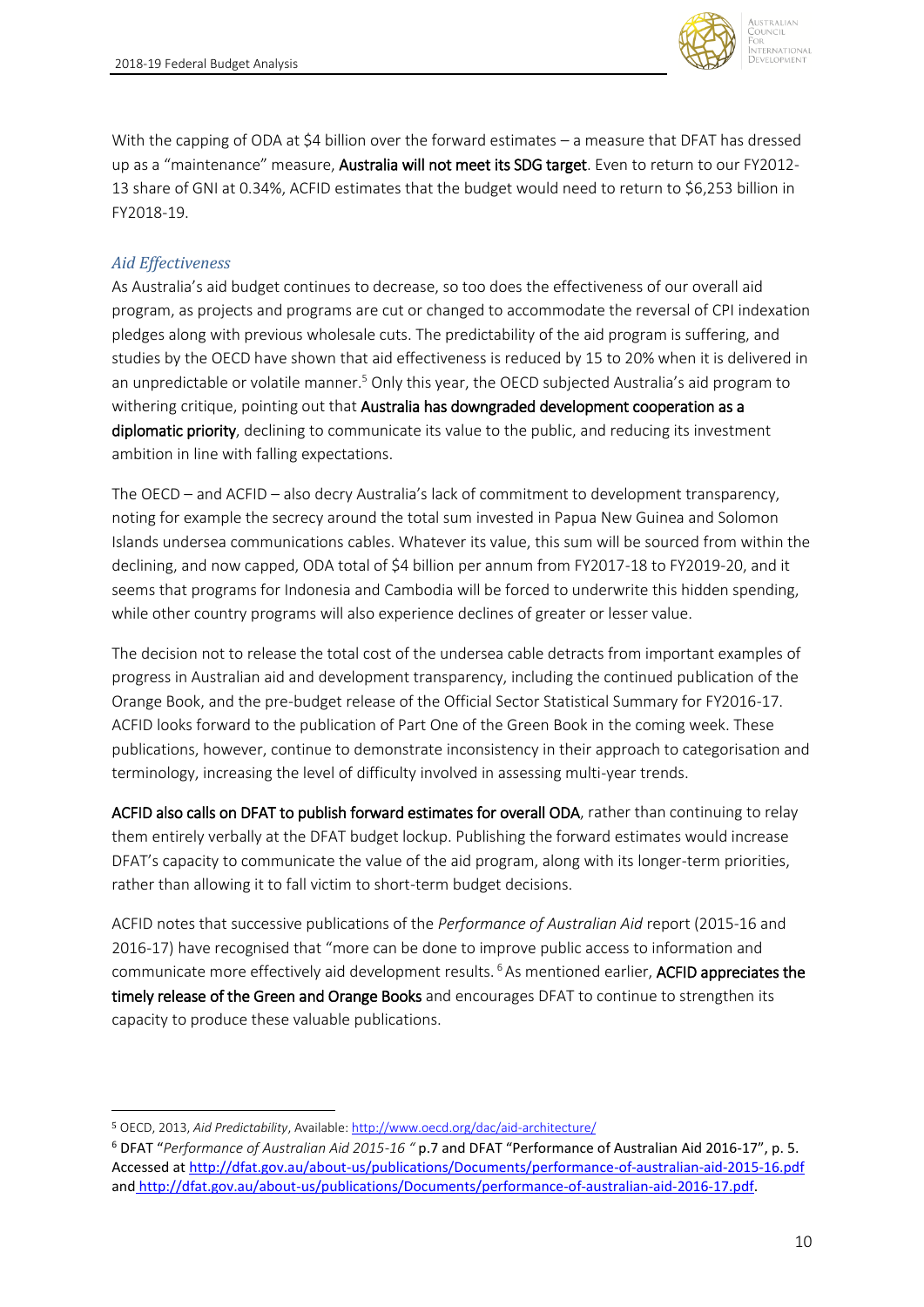

#### Funding for the Australian NGO Cooperation Program (ANCP)

|                   | FY2015-16 | FY2016-17 | FY2017-18 | FY2018-19 | %YOY  |
|-------------------|-----------|-----------|-----------|-----------|-------|
| ANCP Total (mill) | 127.3     | 127.3     | 129.3     | 132.5     | 2.47% |

*Source: FY2015-16 budget outcomes; FY2016-17 budget outcomes; FY2017-18 revised budget estimates; FY2018-19 budget estimates*

The Australian NGO Cooperation Program (ANCP) increases by 2.47% from \$129.3 million to \$132.5 million, representing an increase of a little over CPI (2.25%). ACFID welcomes this indexation, in line with the White Paper's recognition that NGOs have been vital partners in the Australian aid program for more than 40 years, with strong connections to local communities and deep development expertise.<sup>7</sup> ACFID also notes the outsized value of the ANCP to DFAT – in a recent Office for Development Effectiveness (ODE) evaluation, the ANCP was found to generate 18% of DFAT's outputs while consuming only around 2.7% of the total aid budget. <sup>8</sup> ACFID also notes that this year's CPI increase does not restore the ANCP's FY2014-15 levels.

Funding for the Australian Volunteers Program will not increase in line with CPI, resulting in a further cut in real terms, compounding the 30% cut it received in FY2015-16. Australian Volunteers make a significant contribution to building people to people links that help Australia meet its public diplomacy aims and build our soft-power. Volunteers also support the aid program in meeting its thematic priority areas.

We welcome the \$10 million friendship grant scheme that was unveiled by the government in this budget, designed to engage with Australian community organisations to support their overseas development activities. ACFID's Code of Conduct is a central asset in ensuring development effectiveness for ACFID members. In the absence of any External Conduct Standards regulating other Australian Charities working overseas, the Australian Government must ensure that important standards of child protection, anti-terror financing and non-evangelisation are applied to this grant scheme.

Aid to multilateral organisations has decreased from \$390.6 million in FY2017-18 to \$358.6 million in FY2018-19, a reduction of around 8%, reflecting DFAT's decision to reprofile its contributions to these organisations. ACFID notes there is no information provided on DFAT's contribution timelines and encourages more transparency around how these decisions are made.

**.** 

<sup>7</sup> DFAT, *Australian Aid Budget Summary 2018-19*, p. 110.

<sup>8</sup> [http://dfat.gov.au/aid/how-we-measure-performance/ode/Documents/ode-brief-evaluation-australian-ngo](http://dfat.gov.au/aid/how-we-measure-performance/ode/Documents/ode-brief-evaluation-australian-ngo-cooperation-program.pdf)[cooperation-program.pdf](http://dfat.gov.au/aid/how-we-measure-performance/ode/Documents/ode-brief-evaluation-australian-ngo-cooperation-program.pdf)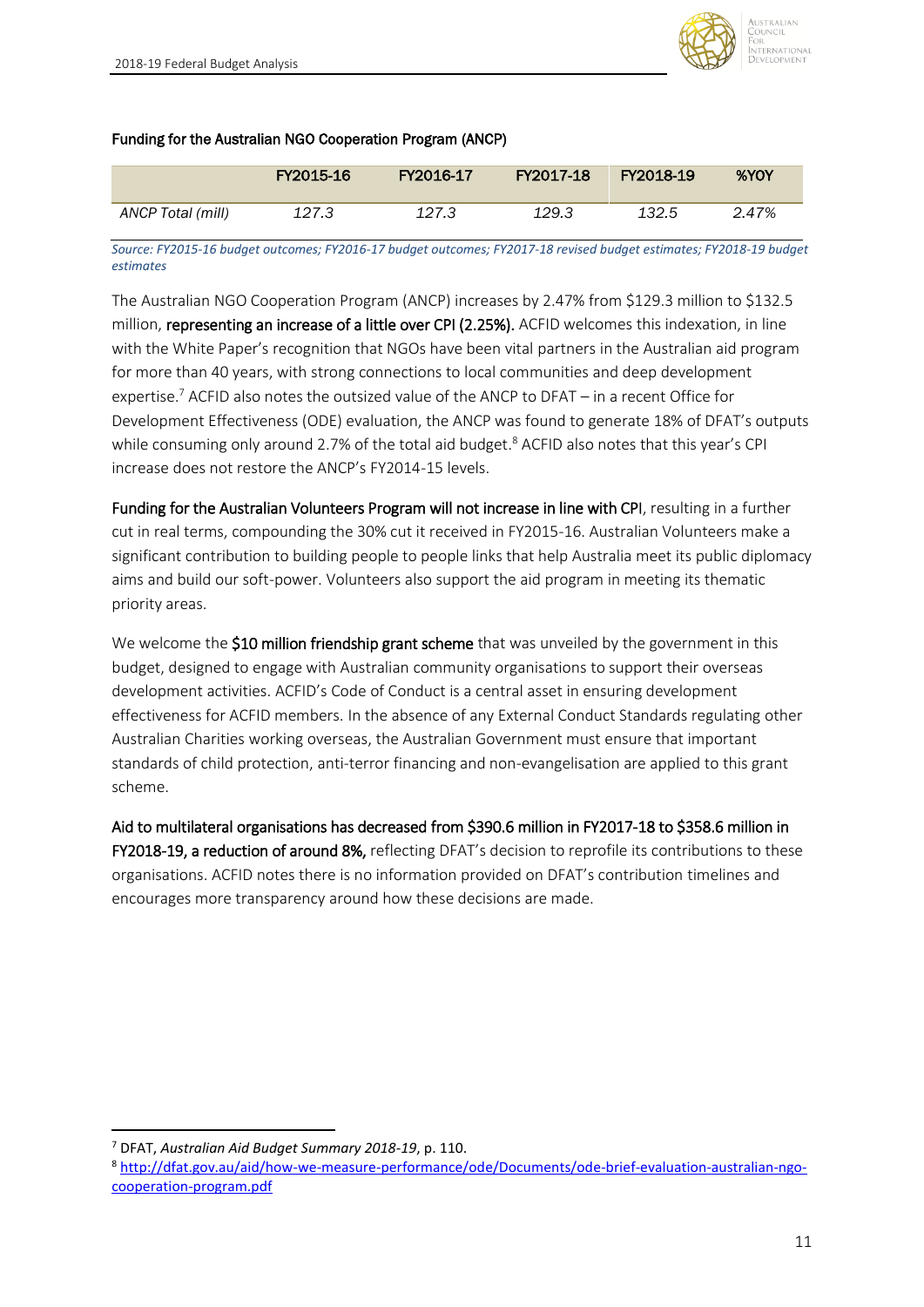

## <span id="page-11-0"></span>SNAPSHOT 2: Acting on the Sustainable Development Goals (SDGs)

The Sustainable Development Goals (SDGs) sit at the heart of the 2030 Agenda for Sustainable Development, which Australian signed up to along with 192 other nations in September 2015. The SDGs represent a complex, interdependent agenda for development where gains in one goal will reinforce gains in another. They require development actors to go beyond business as usual and adopt a holistic, collaborative, and transformational approach to development that leaves no one behind.

ACFID's pre-budget submission called for the Government to:

- Make eliminating poverty and achieving the SDGs the primary purpose of Australia's aid program
- Develop a Whole-of-Government, national strategy to implement the SDGs and strengthen government oversight of implementation efforts
- Invest \$2m over 5 years in a "leave no one behind" fund

DFAT efforts on SDGs are still "business as usual". In 2018, Australia will deliver its first Voluntary National Review (VNR) on progress towards the 2030 Agenda to the United Nations High Level Political Forum. To fulfil Australia's commitment to the SDGs, it is vital that our aid program is aligned with their objectives, considers the interconnections across goals, and meets the commitment to "leave no one behind". While we welcome the few links made between the Goals and the thematic priorities of the aid program in the Orange Book, there is limited discussion of new initiatives established in response to the Agenda, or efforts to use the framework of the SDGs to inform planning.

ACFID continues to call for the SDGs to be affirmed in the purpose of Australia's aid program, and integrated across its thematic and geographic policies, programs, reporting and performance benchmarks. Further, given the SDGs' application across all of Australia's domestic and foreign policy, ACFID reiterates its call for a whole Whole-of-Government, national strategy to implement the SDGs and strengthen government oversight of implementation efforts.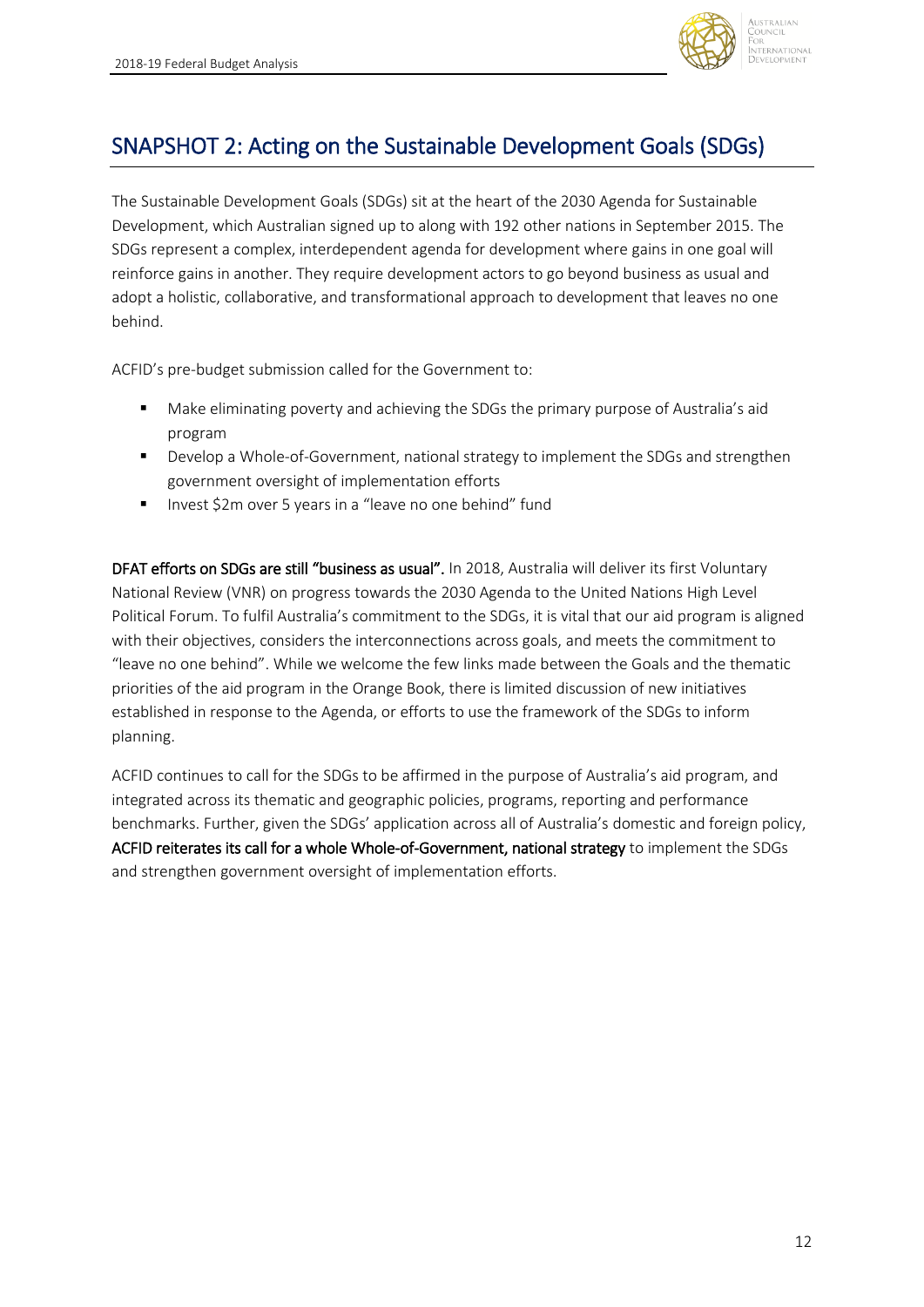

## <span id="page-12-0"></span>SNAPSHOT 3: Investing in climate action to enhance human security

The proportion of ODA in FY2018-19 which is dedicated to funding international climate action is not immediately apparent. In December 2015, when Australia committed to the Paris Agreement, our Prime Minister committed to investing \$1 billion over five years to helping poor countries deal with climate impacts. Disappointingly, no new funds were set aside for meeting this target, and the total was to be allocated from within the dwindling aid budget, including \$200 million over 4 years pledged to the Green Climate Fund (GCF).

DFAT is mainstreaming Australia's international climate spend across the aid program, a decision that appears not to have been accompanied by using climate markers to allow observers to disaggregate this spend again from total ODA. There is therefore no straightforward way to track Australia's progress against its \$1 billion pledge. This lack of transparency is disappointing, given the urgency of the problems created by climate change.

Funding to the Green Climate Fund is not transparent. From its \$1 billion international climate spend, Australia has pledged \$200 million over four years to the Green Climate Fund (GCF). Yet beyond our first instalment of \$70 million to the GCF in FY2014-15, Australia's progress towards this total remains ambiguous. Our contribution for FY2015-16 is not reported in that year's Green Book, while the FY2016-17 contribution is also unclear, with the Green Book reporting only that \$125 million was invested as part of Australia's "core contributions to multilateral organisations", including their climate finance portion.<sup>9</sup> This description does not specify which organisations are included, and it is therefore impossible to infer what portion of this investment was dedicated to the GCF, if any.

In FY2017-18, Australia's contribution to the GCF is reported in revised estimates as totalling \$20 million, while our estimated contribution to the fund for FY2018-2019 is \$19.2 million. These sums represent less than half the \$50 million per annum that \$200 million over four years represents, and without knowing how much we contributed in FY2015-16 and FY2016-17, it is impossible to assess Australia's progress towards meeting its total pledge.

ACFID's submission to the 2018-19 Federal Budget called for:

 $\overline{\phantom{a}}$ 

Australia to scale up its climate finance commitments to represent our fair share of the USD \$100 billion per annum by 2020 pledged by wealthy nations to assist developing nations meet their Paris Agreement commitments.

In line with our cited fair share contribution – calculated by academics and Oxfam – ACFID called for \$600 million per annum in public funding, increasing to \$1.6 billion over five years by 2020. ACFID also called for this quantum of public funding to be nested within dedicated, multisector initiatives aimed at leveraging equivalent sum in private financial contributions, to take the total up to \$3.2 billion per annum over five years. Australia's contribution to that \$100 billion has fallen woefully short of this fair share contribution, while 2020 is only 2 years away.

<sup>9</sup> DFAT, *Official Sector Statistical Summary*, p. 15[. http://dfat.gov.au/about-us/publications/Documents/aus](http://dfat.gov.au/about-us/publications/Documents/aus-international-dev-assistance-official-sector-stats-summary.pdf)[international-dev-assistance-official-sector-stats-summary.pdf](http://dfat.gov.au/about-us/publications/Documents/aus-international-dev-assistance-official-sector-stats-summary.pdf)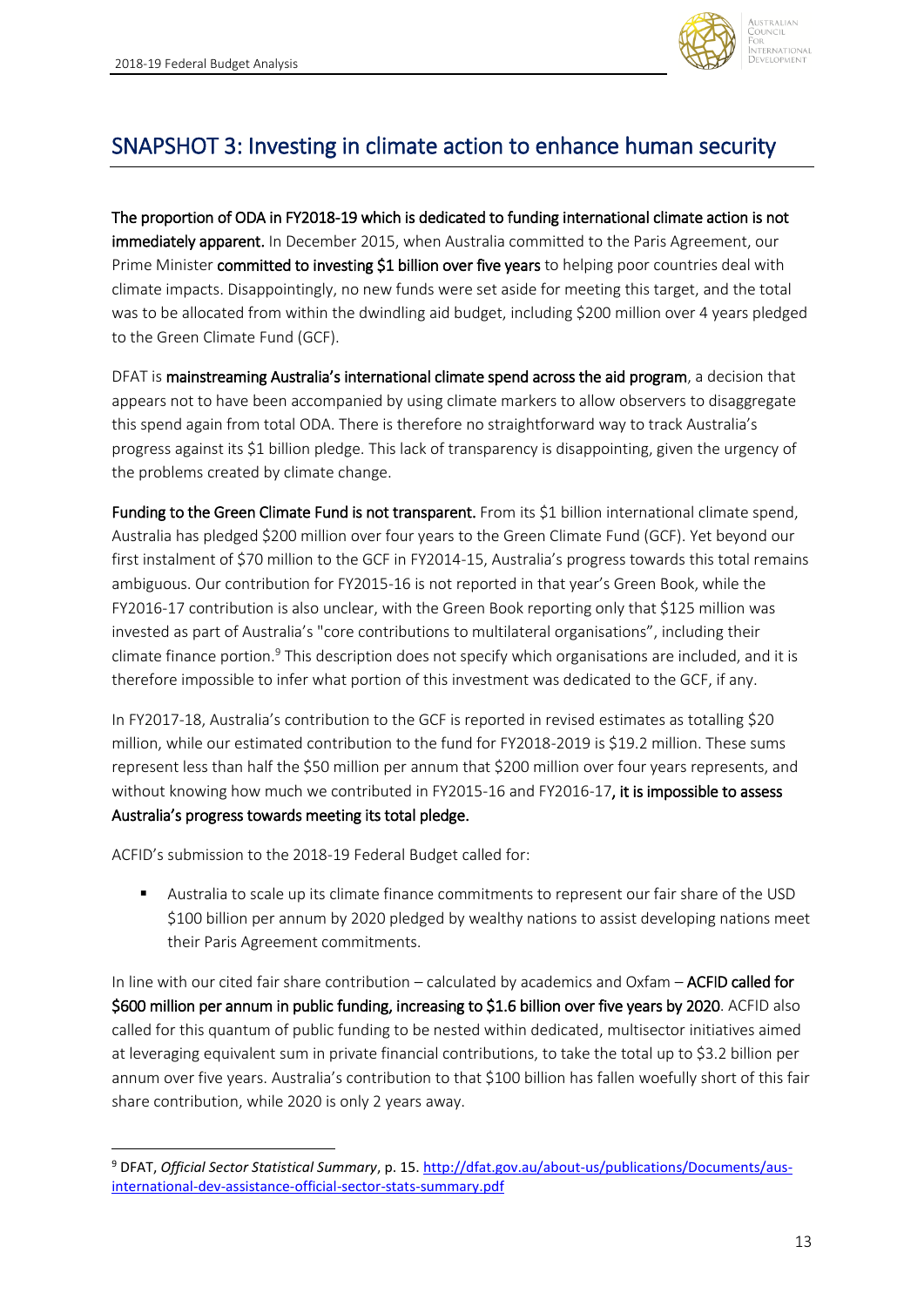

Within this disappointing overall result, the Orange Book nevertheless presents a range of initiatives in FY2018-19 that ACFID welcomes, including:

- **EXTE:** the Australia Pacific Regional Climate Change Action Program (\$75 million) which will deliver activities including continued investment in climate science and investments in climate governance, gender and social inclusion;
- \$0.6 million over three years for increased participation of Pacific women in climate-related decision-making processes;
- \$5 million over four years (from FY2016-17) pledged to the Climate Risk Early Warning System global initiative;
- the Pacific Blue Carbon Initiative (\$6 million) which is planned to support management of coastal blue carbon ecosystems in the Pacific;
- the commencement of Phase 2 of the Sustainable Development Investment Portfolio (\$42 million, 2016-2020); and
- the continuation of the Indonesia-Australia Partnership for Environmental Governance (\$10 million).

ACFID notes with disappointment that again, DFAT has declined to resume funding a community-based climate change grants scheme, first introduced as part of Australia's \$599 million "fast start" commitment over four years from FY2010-11. ACFID encourages DFAT to incorporate a grants scheme of this nature within its Australia Pacific Climate Change Action Program, for which a tender process is now in progress for the Program's Support Unit.

ACFID has also repeatedly called for an overarching climate strategy across and beyond Australia's aid program. ACFID maintains that an articulated strategy to guide Australia's climate finance investments is key to being able to monitor and evaluate the impact of Australia's climate finance over time.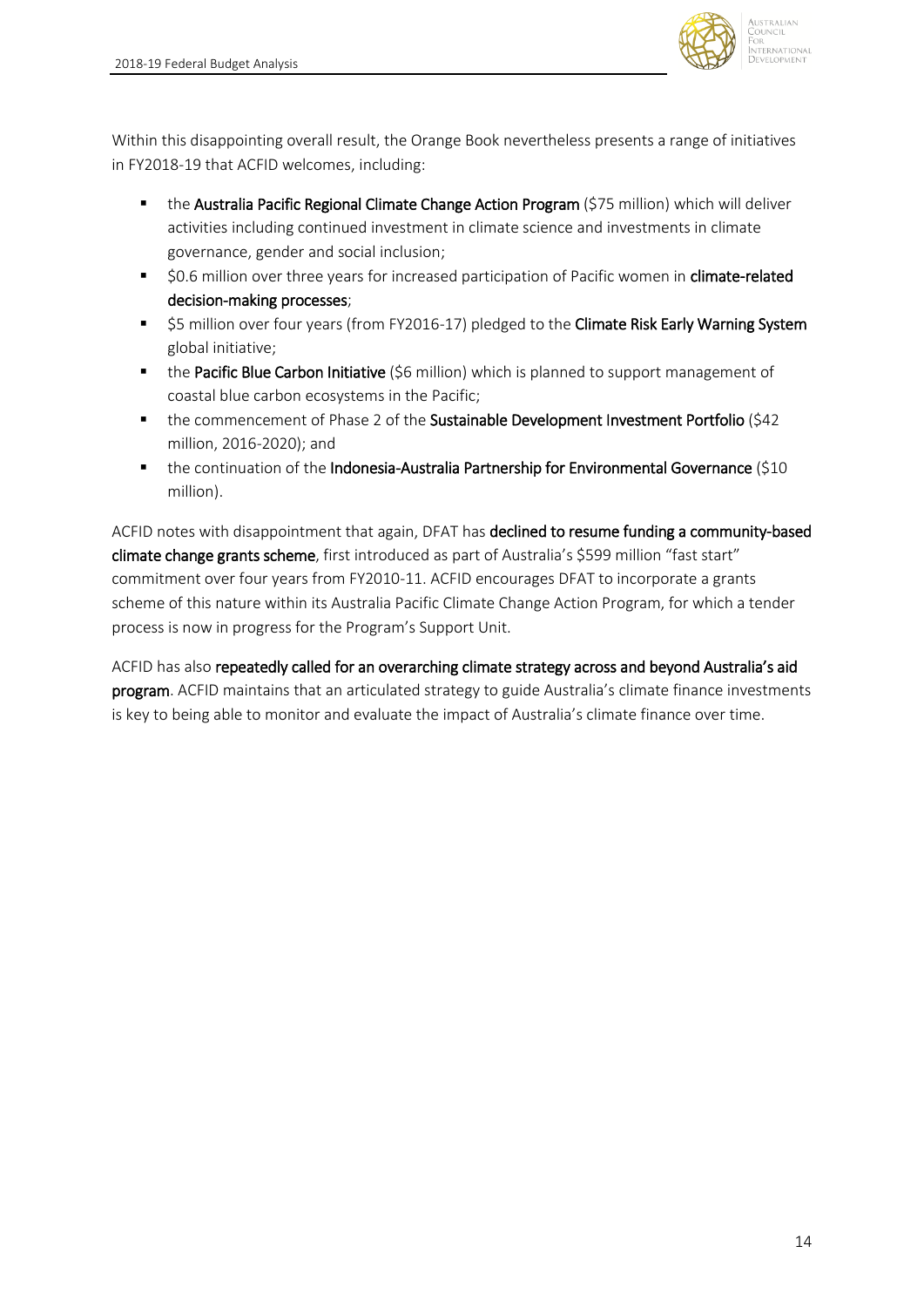

## <span id="page-14-0"></span>SNAPSHOT 4: Delivering Humanitarian Effectiveness

| <b>Thematic Area</b>                                       | FY16-17  | <b>FY17-18</b> | <b>FY18-19</b> | <b>% YOY</b> |
|------------------------------------------------------------|----------|----------------|----------------|--------------|
| Disaster risk reduction, preparedness and<br>response      | 44.5     | 42.0           | 39.0           | $-7%$        |
| Protracted crises and strengthening<br>humanitarian action | 73.5     | 38.9           | 87.2           | 124%         |
| <b>Emergency Fund</b>                                      | $130.0*$ | $150.0*$       | 150.0          | O            |
| Global Humanitarian Partnerships                           | 132.3    | 142.2          | 133.5          | $-6%$        |
| HUMANITARIAN PROGRAM FUNDING TOTAL                         | 339.7    | 373.10         | 409.7          | 10%          |

#### Estimated breakdown of Australian Humanitarian Program funding (\$m)

*Source: FY2016-17 & FY2017-18 Estimated Outcome and FY2018-19 Budget Estimates*

*\*NOTE: Emergency fund budget estimates have been included in this table for consistency but are not included in the FY2016-17 and FY2017-18 Estimated Outcome Supplementary Tables.* 

Australia's total humanitarian program funding commitment has increased by only \$36.6 million to \$409.7 million between FY2017-18 and FY2018-19. The estimated budget outcomes for FY2017-18, suggest that Australia's humanitarian spending will fall short of its estimated budget allocation of \$399.7 million, coming in at \$373.1 million. This shortfall means that the increase in FY2018-19 is more meagre than it appears, representing only \$10 million more than last year's budget estimate of \$399.7 million (for FY2017-18). This result is disappointing and a missed opportunity for Australia to rebuild its reputation as a leading humanitarian donor.

This figure falls well short of the \$500 million per annum commitment in the Foreign Policy White Paper, and even further from Australia's fair share of global humanitarian financing (see below). The budget remains silent on when the Government will meet its White Paper commitment. ACFID calls for clarity on how the Australian Government has forecast humanitarian spending to increase to \$500 million per year in the context of a diminishing aid budget in forward estimates.

ACFID's pre-budget submission called for the Government to:

- Contribute Australia's fair share by increasing humanitarian program funding to at least \$572.9 million in 2018-19.
- **■** Allocate \$200 million per annum for multi-year funding commitments to protracted crises.
- Increase the Humanitarian Emergency Fund to \$250 million per annum.
- Increase investment in disaster risk reduction programming to at least 5% of ODA, in addition to Australia's humanitarian program funding.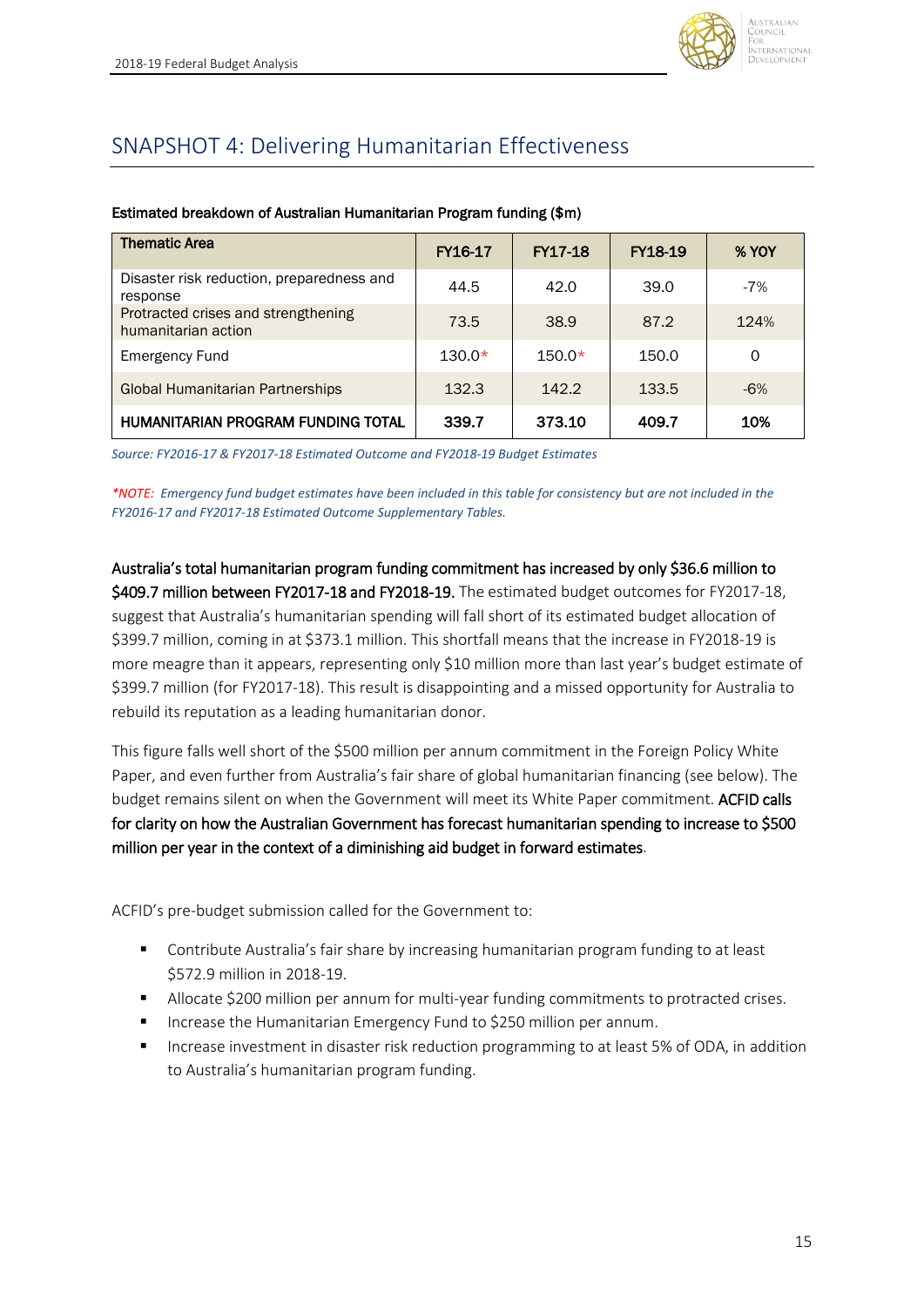

Through its budget commitment of \$409.7 million Australia is not pulling its weight nor contributing its fair share of \$572.9 million<sup>10</sup> towards global humanitarian need. This confirms the OECD DAC's assessment that overall budget cuts have hurt Australia's humanitarian program<sup>11</sup>. This year's humanitarian allocation is over \$80 million less than the 2012-2013 allocation of \$493 million. While humanitarian funding requirements continue to reach unprecedented levels, having increased more than five-fold in the last decade (from US\$4.4 billion in 2017 to US\$23.5 billion in 2017), Australia's contribution has clearly not kept pace. The gap in humanitarian financing has also risen to unparalleled levels, from US\$0.7 billion in 2007 to over US\$11.6 billion last year<sup>12</sup>. ACFID reiterates its call that the Australian Government should take an ambitious step towards reducing this gap in humanitarian financing, through committing its fair share of humanitarian funding.

This year's budget includes a \$48.3 million increase for **protracted crises** to \$87.2 million. However, this budget item is only a substantial increase on FY2017-18's budget due to underspends in this line item compared to the budget estimate for FY2017-18. When compared to the FY2017-18 budget forecast of 78.4 million, this year's budget provides only an \$8.8 million increase for protracted crises, despite clear evidence that protracted crises remain the key contributor to growing humanitarian  $\mathsf{need}^{\scriptscriptstyle 13}.$ 

While we welcome the Government's continued commitment to the multi-year funding packages for the protracted crises in Syria and Iraq, we urge the Australian Government to meet its Grand Bargain commitment to support multi-year response plans in at least five countries. We welcome the Australian Government's commitment to continue to provide humanitarian assistance in South Sudan, Somalia and for the Myanmar/Bangladesh crises in 2018-2019 and suggest that these crises warrant multi-year planning and funding commitments.

Further, we encourage the Australian Government to commit humanitarian funding for the protracted crises in the Democratic Republic of the Congo, in which over 13 million people require humanitarian assistance, and Yemen, which the UN has suggested is 'the world's worst humanitarian crisis<sup>'14</sup> in which 22 million people, approximately 80% of the country's population, are in need. We encourage the Government to work with humanitarian partners, including Australian NGOs, to develop at least three additional multi-year packages by the end of 2018-2019.

**.** 

<sup>&</sup>lt;sup>10</sup> This figure was determined by Oxfam Australia's fair share calculator, which assumes that all 'high income' and 'upper-middle income' countries should provide humanitarian assistance in proportion to their GNI. Based on Australia's GNI it was calculated that Australia's fair share of meeting humanitarian need was 1.9% of US\$22.5 billion, which equates to approximately AU\$572.9 million. For more information, refer to [https://www.oxfam.org.au/wp-content/uploads/2018/03/Oxfam-Federal-Budget-submission-15-12-2017-](https://www.oxfam.org.au/wp-content/uploads/2018/03/Oxfam-Federal-Budget-submission-15-12-2017-Final.pdf) [Final.pdf](https://www.oxfam.org.au/wp-content/uploads/2018/03/Oxfam-Federal-Budget-submission-15-12-2017-Final.pdf)

<sup>&</sup>lt;sup>11</sup> OECD Development Cooperation Peer Reviews Australia 2018 [https://read.oecd-](https://read.oecd-ilibrary.org/development/oecd-development-co-operation-peer-reviews-australia-2018_9789264293366-en#page1)

[ilibrary.org/development/oecd-development-co-operation-peer-reviews-australia-2018\\_9789264293366](https://read.oecd-ilibrary.org/development/oecd-development-co-operation-peer-reviews-australia-2018_9789264293366-en#page1) [en#page1](https://read.oecd-ilibrary.org/development/oecd-development-co-operation-peer-reviews-australia-2018_9789264293366-en#page1) Page 101

<sup>&</sup>lt;sup>12</sup> See UNOCHA GHO 2018 interactive<http://interactive.unocha.org/publication/globalhumanitarianoverview/>

<sup>&</sup>lt;sup>13</sup> See UNOCHA GHO 201[8 https://www.unocha.org/sites/unocha/files/GHO2018.PDF](https://www.unocha.org/sites/unocha/files/GHO2018.PDF)

<sup>&</sup>lt;sup>14</sup> As above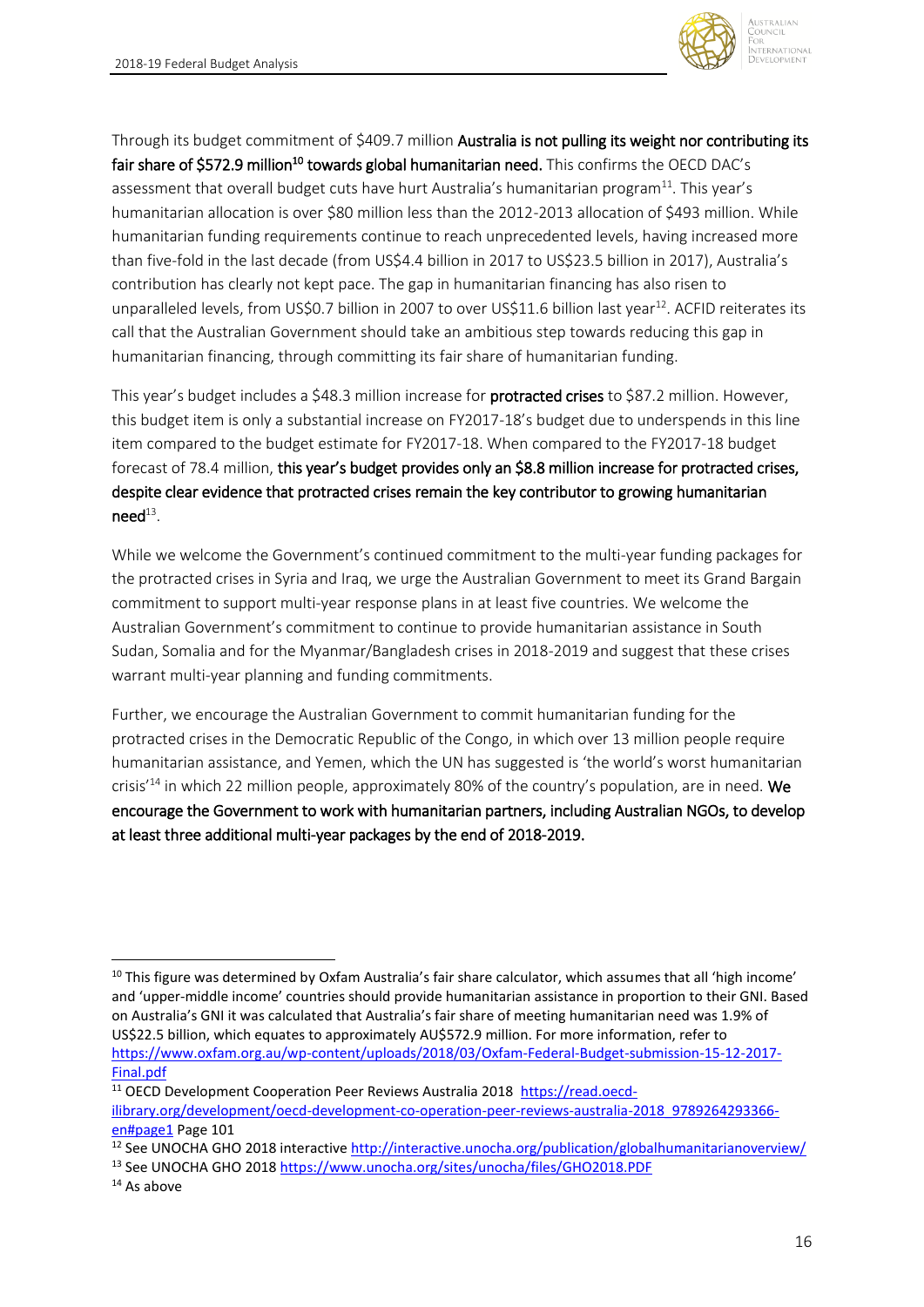

It is further disappointing that this year's budget contains no increase for the Humanitarian Emergency Fund which remains at \$150 million. The Humanitarian Emergency Fund enables Australia to respond quickly, flexibly and generously to emerging crises and spikes in humanitarian need. With the number and scale of disasters increasing, including in the Indo-Pacific where Australia is best placed to respond, this flatlining of the emergency fund may compromise Australia's ability to provide timely and generous assistance.

This year's budget sees a \$3 million reduction for Disaster Risk Reduction, Preparedness and Response.

The allocation of \$39 million for 2018-2019 is the same as the budget estimate for the 2017-2018 financial year. Unfortunately, this amounts to an investment in DRR of under 1% of ODA. We continue to call on the Australian Government to save lives, livelihoods and safeguard development gains through investing at least 5% of ODA in programs that reduce disaster risk. We reiterate that the Australian Government should increase the transparency of DRR funding by separating the budget allocation from 'preparedness and response' and provide an annual budget estimation and report on Australia's overall investment in DRR from both humanitarian and development programs.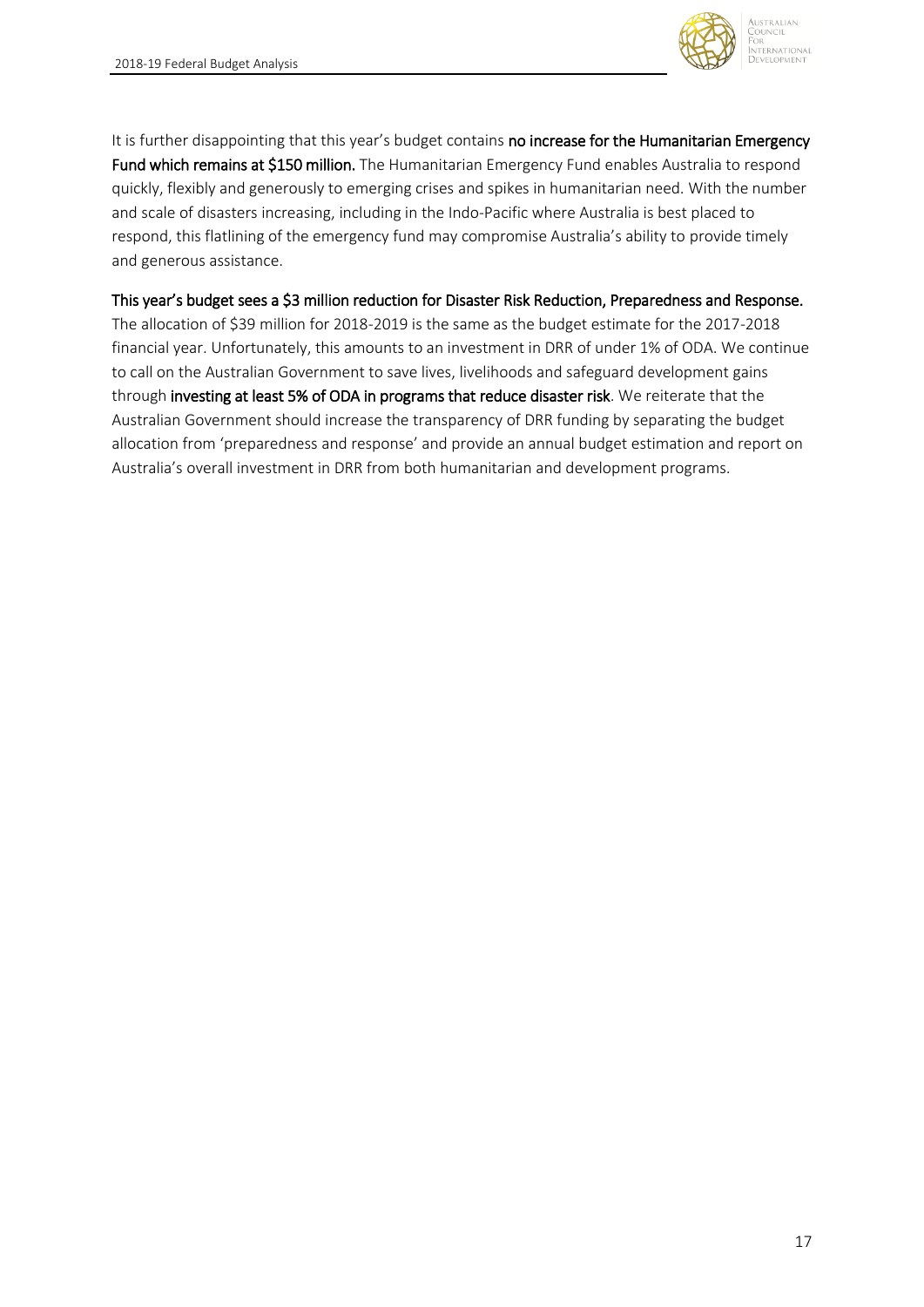

## <span id="page-17-0"></span>SNAPSHOT 5: Transforming gender relations

Gender inequality remains a persistent challenge for the global community. Addressing its symptoms – such as physical violence, political exclusion, and economic insecurity – requires addressing power structures that disadvantage women and girls in every part of the world.

The Australian Government recognises the operation of these unequal gender relations, and the Government's aid policy framework considers empowering women and girls both a standalone and cross-cutting priority for the aid program. Commitments under DFAT's 2016 gender equality and women's empowerment strategy apply across all foreign policy, economic diplomacy and development efforts.

| <b>Thematic Area</b>                                                                                     | FY15-16 | FY16-17 <sup>15</sup> | FY17-18 <sup>16</sup> | FY18-19 |  |  |  |  |
|----------------------------------------------------------------------------------------------------------|---------|-----------------------|-----------------------|---------|--|--|--|--|
| <b>Gender Equality Fund</b>                                                                              | 50.0    | 20.0                  | -371                  | 55      |  |  |  |  |
| Source: FY2015-16: Revised Budget Estimate; FY16-17 & FY17-18 Estimated Outcome; FY18-19 Budget Estimate |         |                       |                       |         |  |  |  |  |

ACFID's pre-budget submission called for the Government to:

- Increase expenditure on aid investments which list gender equality as a principal objective
- Re-invest in sexual and reproductive health rights programming
- Resource the Modern Slavery Commissioner
- Resource Australia's efforts on Women, Peace and Security

### The FY2018-19 budget commits ongoing funding to flagship gender equality initiatives, but performance data indicates a lack of progress against strategic gender equality targets.

ACFID welcomes the ongoing commitment to the Gender Equality Fund at \$55m per year but notes with concern that the fund is not expected to be fully disbursed in FY2017-18. We call for further information as to whether the fund will be fully disbursed by the end of the current financial year.

However, ACFID is disappointed to note that according to recent performance data, the gender equality target – that 80% of aid investments effectively address gender equality issues – has not yet been met. DFAT data for FY2016-17 (the most recent year that performance data is available) notes that 77% of aid investments were assessed as effectively addressing gender equality – a decrease on the previous year. This is the only one of the 10 performance targets set in 2014 which has not yet been met.<sup>17</sup>

In addition to the 80% *performance* target on gender, ACFID's budget submission called for an *expenditure* target to increase the proportion of investments listing gender equality as their principle objective. We are pleased to note the increase in the proportion of investments in this category

**<sup>.</sup>** <sup>15</sup> To ensure consistency with tables across other sections of analysis, this table shows *Estimate Outcomes* for FY16-17 & FY17-18, which count down from the budgeted total of \$55m in both years. Final Budget Outcomes for either year have not yet been provided, so it is not possible to tell whether the full amount was disbursed by the end of the financial year. <sup>16</sup> See footnote above

<sup>17</sup> DFAT. 2018. *Performance of Australian Aid 2016-17*. Accessed 8 May 2018. Available online: <http://dfat.gov.au/news/news/Pages/performance-of-australian-aid-2016-17.aspx>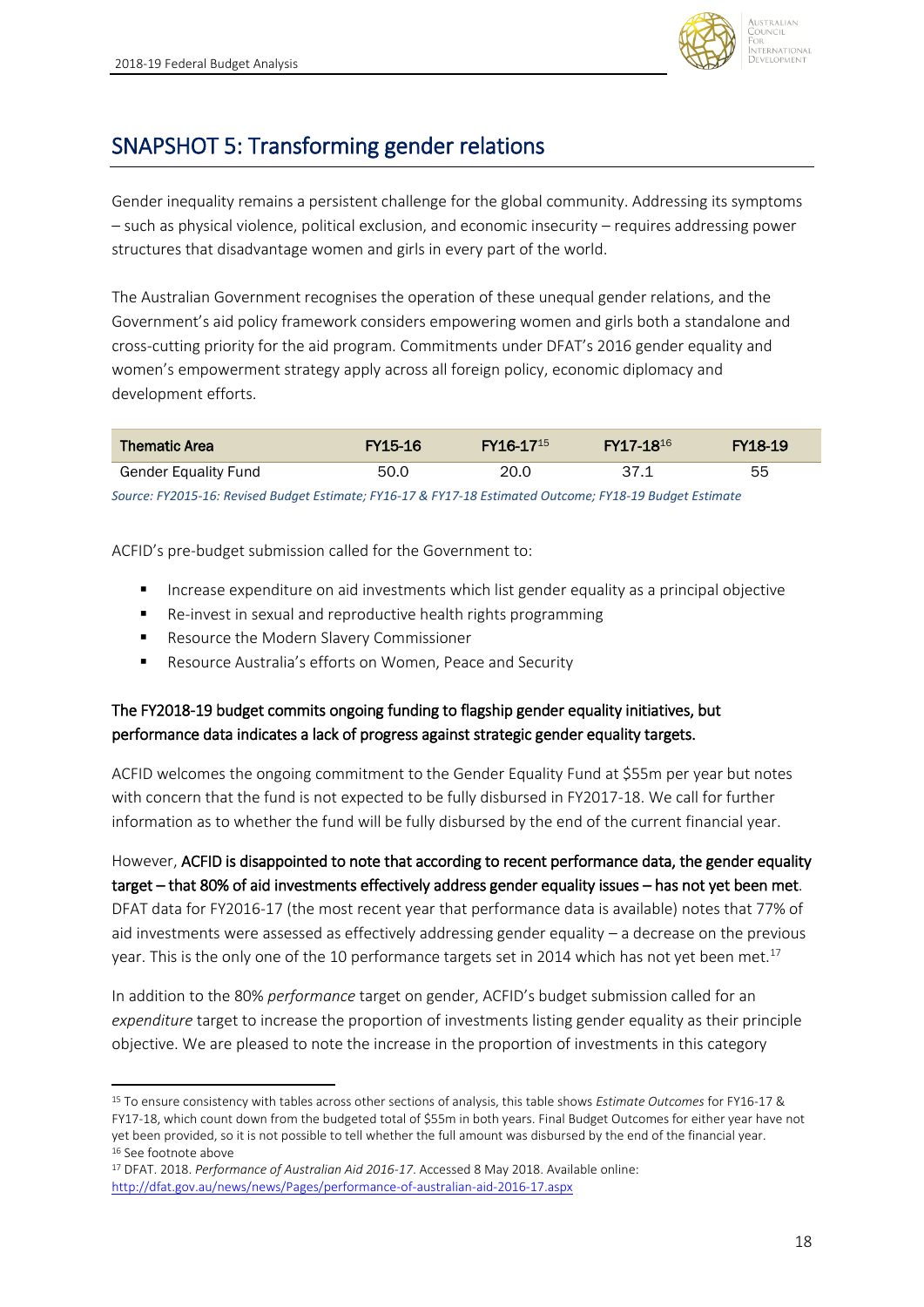$\overline{\phantom{a}}$ 



(although we note this may be due in part to the decline in aid levels overall) and would expect that this will contribute to improved performance against the 80% target in future years.

ACFID's budget submission called for an increase in funding to sexual and reproductive health and rights to \$50m per annum to help the 214 million women and girls who have an unmet need for modern contraception, and more than 800 women and girls who die every day from preventable pregnancy and childbirth-related causes. No headline funding amount is listed for sexual and reproductive health, however the Orange Book highlights programming on sexual and reproductive health across humanitarian response, health sector and country programs (including 10 programs with UNFPA across multiple countries, focussing on meeting the unmet need for family planning services across the region).

In line with the recommendation of the 2017 Parliamentary Inquiry into Establishing a Modern Slavery Act for Australia, ACFID's budget submission called for resourcing of the Modern Slavery Commissioner to ensure a gendered focus in their work (which would fall outside Australia's ODA allocation). Modern slavery is a human rights violation that particularly effects women and girls. The Indo-Pacific region has the largest number of victims of forced labour in the world, amounting to around 11.7 million people in 2012, 55 per cent of whom are women and girls. The Department of Home Affairs budget commits \$3.6m over four years to establish a new unit for this purpose.<sup>18</sup> ACFID continues to call for a clear focus on the gendered elements of modern slavery.

ACFID welcomes the inclusion of information on Australian commitments to advancing the Women Peace and Security agenda in line with the National Action Plan on Women peace and Security (2012- 2018).

We note the investments being made in Myanmar, Afghanistan, Pakistan, The Philippines and the Autonomous Region of Bougainville in PNG as part of peacebuilding and effective governance programmes. We will continue to monitor the full disbursement of \$5.5 million (over 5 years) to the UN Women's Peace and Humanitarian Fund. ACFID calls for greater clarity in the DFAT publication *[Official Sector Statistical Summary, 2016-17](http://dfat.gov.au/about-us/publications/Documents/aus-international-dev-assistance-official-sector-stats-summary.pdf)* regarding the extent to which conflict prevention and resolution, peace and security, security system management and reform, civilian peace-building, and post-conflict peace-building address gender issues as a primary or secondary objective.

<sup>&</sup>lt;sup>18</sup> SBS News. 8 May 2018. Perverts, traffickers targeted in budget. [https://www.sbs.com.au/news/perverts](https://www.sbs.com.au/news/perverts-traffickers-targeted-in-budget)[traffickers-targeted-in-budget](https://www.sbs.com.au/news/perverts-traffickers-targeted-in-budget) Accessed 8 May 2018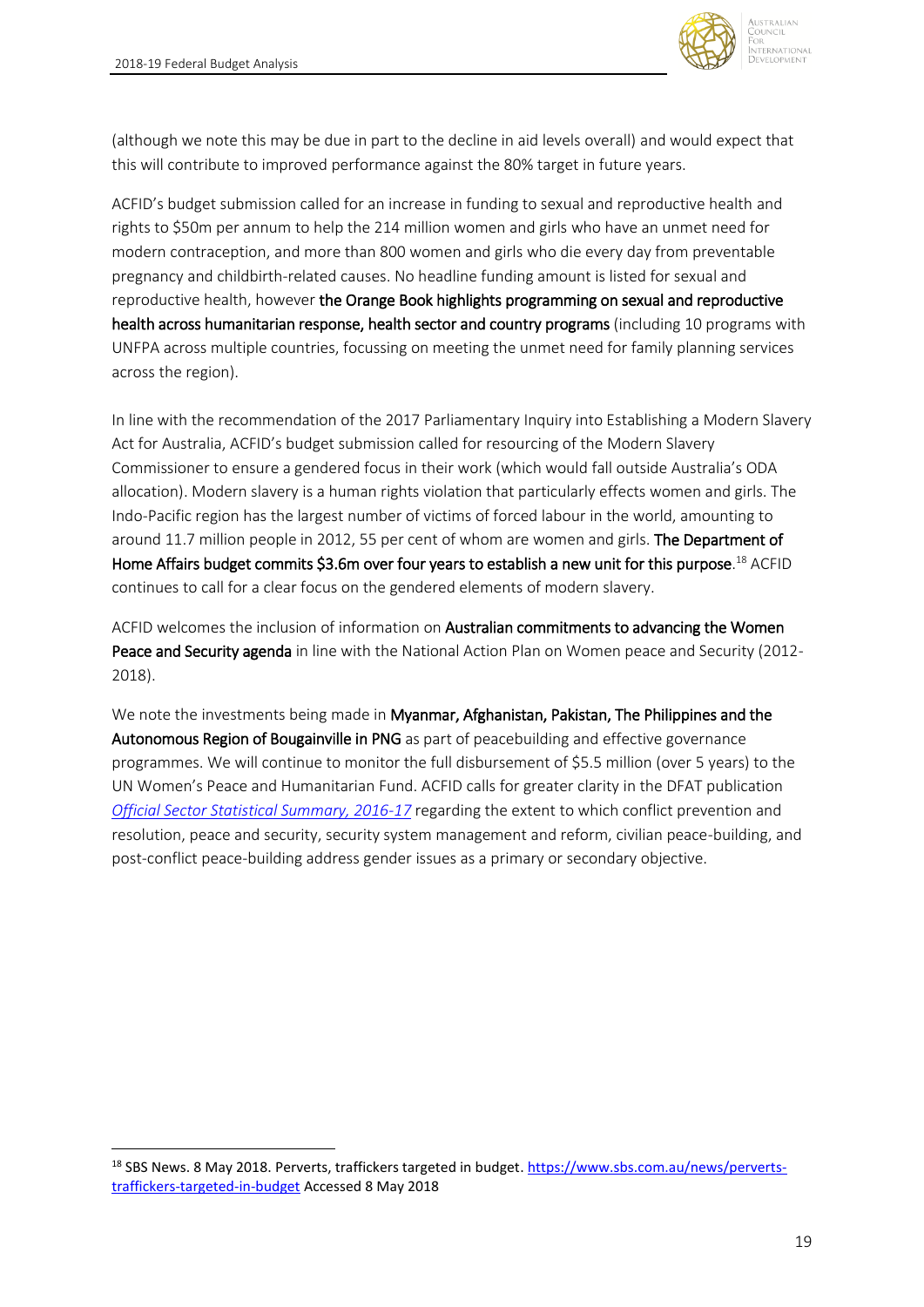

# <span id="page-19-0"></span>3. Detailed Aid Allocations

### <span id="page-19-1"></span>3.1Geographic analysis: Where is aid being spent?

The following section analyses movements in total ODA by country in FY2018-19.

## The Pacific and Papua New Guinea

| Total Australian ODA in current prices (\$m) |                |         |                |                |        |  |  |
|----------------------------------------------|----------------|---------|----------------|----------------|--------|--|--|
| Country                                      | <b>FY15-16</b> | FY16-17 | <b>FY17-18</b> | <b>FY18-19</b> | % YOY  |  |  |
| Papua New Guinea                             | 554.5          | 547.1   | 541.0          | 572.2          | 6%     |  |  |
| Solomon Islands                              | 175.9          | 164.1   | 136.9          | 187.0          | 37%    |  |  |
| Vanuatu                                      | 60.5           | 69.8    | 64.3           | 62.3           | $-3%$  |  |  |
| Samoa                                        | 36.8           | 35.8    | 35.0           | 35.5           | 1%     |  |  |
| Fiji                                         | 57.8           | 74.6    | 61.7           | 58.1           | $-6%$  |  |  |
| <b>Tonga</b>                                 | 30.2           | 28.9    | 34.6           | 27.9           | $-19%$ |  |  |
| <b>Nauru</b>                                 | 25.2           | 24.5    | 26.1           | 25.9           | $-1\%$ |  |  |
| Kiribati                                     | 27.9           | 30.2    | 27.7           | 29.4           | 6%     |  |  |
| Tuvalu                                       | 10.2           | 8.7     | 8.5            | 9.7            | 14%    |  |  |
| <b>Cook Islands</b>                          | 4.0            | 3.1     | 3.4            | 3.4            | 0%     |  |  |
| Niue and Tokelau                             | 4.1            | 3.0     | 2.7            | 2.9            | 7%     |  |  |
| <b>North Pacific</b>                         | 12.0           | 7.3     | 7.9            | 8.0            | $1\%$  |  |  |
| <b>Pacific Regional</b>                      | 120.0          | 129.3   | 180.1          | 261.3          | 45%    |  |  |
| <b>PACIFIC TOTAL</b>                         | 1119.1         | 1138.4  | 1130.1         | 1283.6         | 14%    |  |  |

*Source: FY2015-16 Budget Outcome, FY2016-17 & FY2017-18 Estimated Outcomes, FY2018-19 Budget Estimates*

Aid for the Pacific is up, rising to \$1.3 billion or 30% of the overall aid budget. ACFID welcomes this commitment to the Pacific region to back the government's White Paper commitment for a "Pacific Step Up".

### Key Highlights:

- Solomon Islands and PNG Undersea Telecommunications Cable Project: In 2018-19, Australian development support for PNG will focus on the delivery of a new undersea highspeed telecommunications cable linking the Solomon Islands and PNG to Australia (two thirds of which Australia will pay). ACFID welcomes the increased focus on the Pacific region but regrets that this additional funding will likely come out of poverty programs for Indonesia, Cambodia and multilateral funding. The government is unwilling to specify how much the cable will cost - ACFID calls for greater transparency on this initiative.
- Tonga: Funding to Tonga for FY2018-19 has sustained a nearly 20% cut. While assistance was provided in emergency relief following Cyclone Gita in February 2018, it does appear programming funds have not reflected ongoing needs in other areas of development challenge, despite assurances in the Australian Aid Budget Summary that Australia and Tonga are committed to Tonga's development and to the security and prosperity of the region.
- **Pacific Regional:** Funding to Pacific Regional has increased by 45% to support a new Pacific Labour Scheme, and new Pacific Labour Facility. ACFID welcomes increased support services for Pacific workers in Australia, and assistance through the facility to assist workers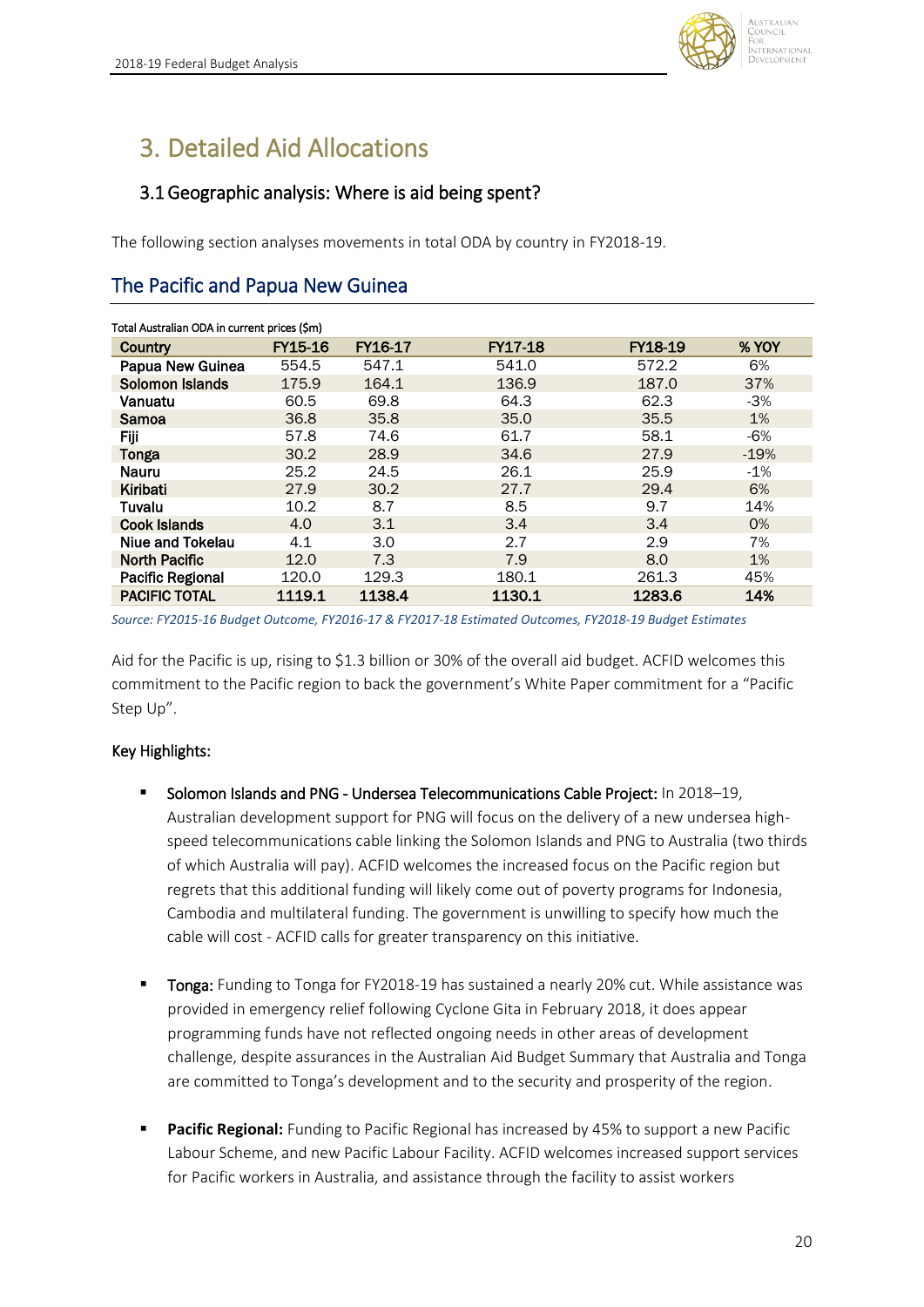

re-integrate on their return home. The new scheme offers the real prospect of greater economic integration; however, the OECD DAC recent peer review made a call for Australia to reduce the costs of sending remittances from Australia to the Pacific region, which remain high by global standards.<sup>19</sup>

### South-East and East Asia

| Total Australian ODA in current prices (\$m) |         |         |         |         |        |  |  |  |
|----------------------------------------------|---------|---------|---------|---------|--------|--|--|--|
| Country                                      | FY15-16 | FY16-17 | FY17-18 | FY18-19 | % YOY  |  |  |  |
| Indonesia                                    | 375.1   | 357.0   | 359     | 316.2   | $-12%$ |  |  |  |
| Vietnam                                      | 89.6    | 86.6    | 82.2    | 84.2    | 2%     |  |  |  |
| The Philippines                              | 83.0    | 82.9    | 83.2    | 85.4    | 3%     |  |  |  |
| <b>Timor-Leste</b>                           | 95.3    | 93.4    | 95      | 91.8    | $-3%$  |  |  |  |
| Cambodia                                     | 89.0    | 89.1    | 89.1    | 83.6    | -6%    |  |  |  |
| Myanmar                                      | 62.8    | 78.0    | 84.2    | 76.9    | $-9%$  |  |  |  |
| Laos                                         | 37.9    | 44.2    | 43.1    | 41.3    | $-4%$  |  |  |  |
| Mongolia                                     | 10.3    | 10.5    | 11.6    | 9.6     | $-17%$ |  |  |  |
| South-East and                               |         |         |         |         |        |  |  |  |
| East Asia                                    | 66.0    | 51.3    | 250.6   | 238.3   | -5%    |  |  |  |
| Regional                                     |         |         |         |         |        |  |  |  |
| SOUTH-EAST and<br><b>EAST ASIA TOTAL</b>     | 909.5   | 892.9   | 1098    | 1027.2  | -6%    |  |  |  |

*Source: FY2015-16 Revised Budget Estimate, FY2016-17 & FY2017-18 Estimated Outcomes, FY2018-19 Budget Estimates*

Funding for South-East and East Asia declines by \$70.8 million to \$1027.2 million despite the threeyear boost to South-East and East Asia Regional funding from FY2017-18 onwards because of contributions to Asian Infrastructure Investment Bank (AIIB). Except for Vietnam and The Philippines, all other countries will see a cut in total Australian ODA.

#### Key Highlights:

 $\overline{\phantom{a}}$ 

- **Indonesia:** This key geopolitical player in the region will see a cut of \$42.8 million in total Australian ODA, but it remains the largest recipient of regional funding accounting for approximately 31% of the entire regional funding. The focus remains on education, followed by infrastructure and trade and effective governance.
- **E** After Indonesia and Mongolia, Myanmar faces the largest cuts in East Asia in this year's budget, falling by almost 9%. Aid investments in governance, health and education remain critical in Myanmar as it transitions to democracy. The significant human rights abuses in Rakhine State in 2017, and conflict and displacement in Kachin, Shan and Rakhine states reiterate the need for Australia to remain engaged in promoting peace and stability,

<sup>&</sup>lt;sup>19</sup> 2018. OECD Development Co-operation Peer Reviews, Australia 2018. Accessed 8 May 2018. Available at: <http://www.oecd.org/dac/peer-reviews/Australia-2018-DAC-peer-review.pdf>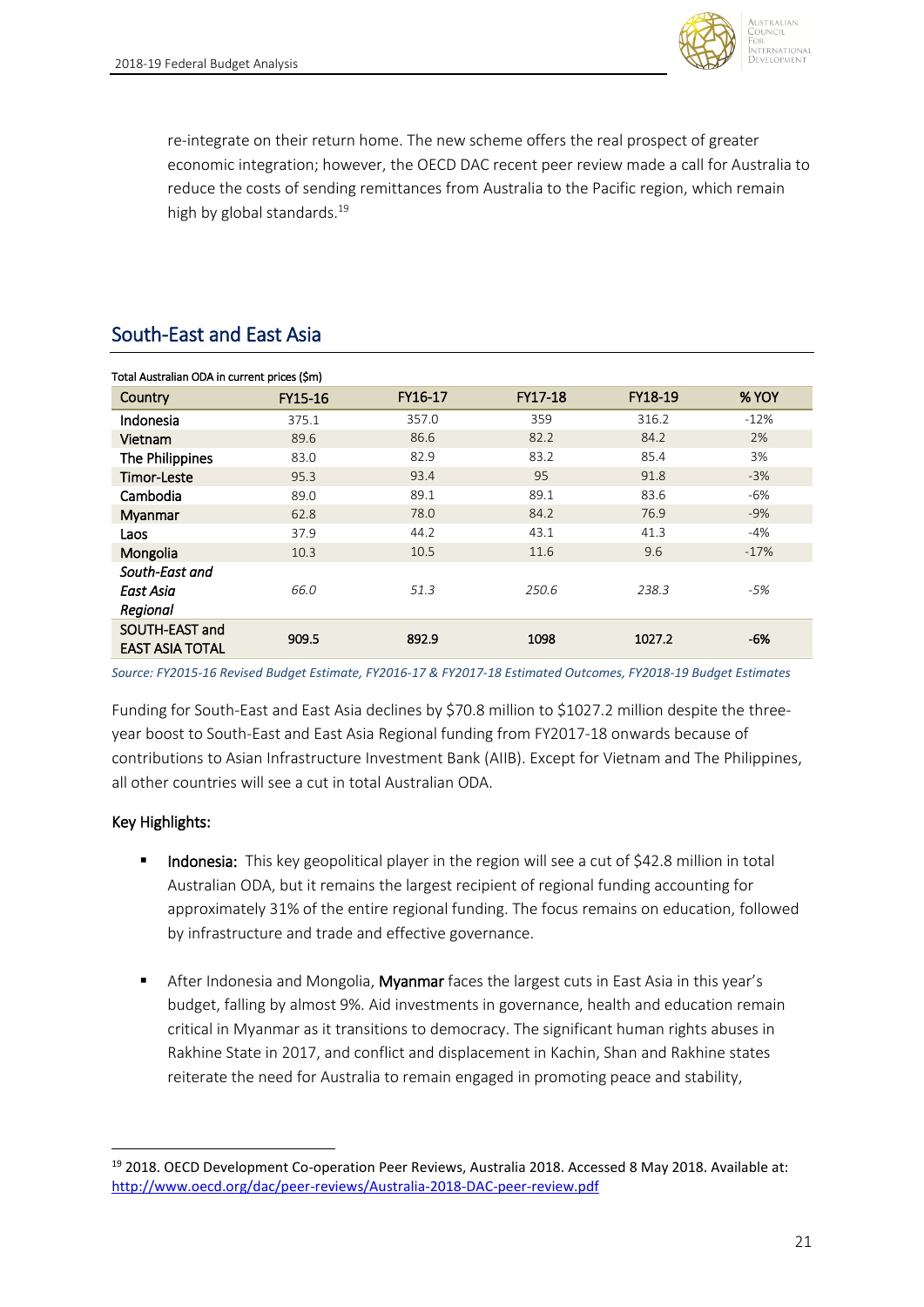

Australian **DUNCIL** uternational **DEVELOPMENT** 

championing human rights and strengthening democratic governance – including the protection of civil society space - in Myanmar.

■ We commend Australia's response to the crisis in Rakhine State and the significant support it has provided both within Myanmar and in Bangladesh. In light of the current displacement of Rohingya from, and within, Rakhine State, Australia must continue to work with the Government of Myanmar to address the root causes of the crisis and support the implementation of the recommendations of the Advisory Commission on Rakhine State, including those regarding citizenship.

### South and West Asia

#### Total Australian ODA in current prices (\$m) Country FY15-16 FY16-17 FY17-18 FY18-19 %YOY Afghanistan 84.6 84.5 80.7 80.2 -1% Pakistan 55.7 50.7 49.6 49.2 -1% Bangladesh 59.8 57.6 89.9 59.8 -33% Sri Lanka 28.9 29 27.6 28.6 4% Nepal 11.2 31.6 33.9 30.6 -10% Bhutan 6.0 6.0 7.6 8.4 7.0 -17% Maldives 31.4 4.4 3.8 2.6 -32% South and West Asia Regional 32.8 26.6 26.7 26.9 1% SOUTH AND WEST ASIA **TOTAL** 310.4 292 320.5 284.8 -11%

*Source: FY2015-16 Revised Budget Estimate, FY2016-17 & FY2017-18 Estimated Outcomes; FY2018-19 Budget Estimates*

Funding for South and West Asia declines by \$35.7 million to \$284.8 million. Bangladesh will see the biggest cut in the region with total Australian ODA million returning to FY2015-16 levels (a cut of \$30.1 million from FY2017-18 levels).

Considering the protracted humanitarian crisis in this region, cuts to Myanmar's total Australian ODA in this budget and the meagre increase to allocations for humanitarian assistance, emergencies and refugees, the \$30.1 million cut to **Bangladesh**'s funding calls into question Australia's commitment to addressing key issues in the region, particularly the plight of the Rohingya people.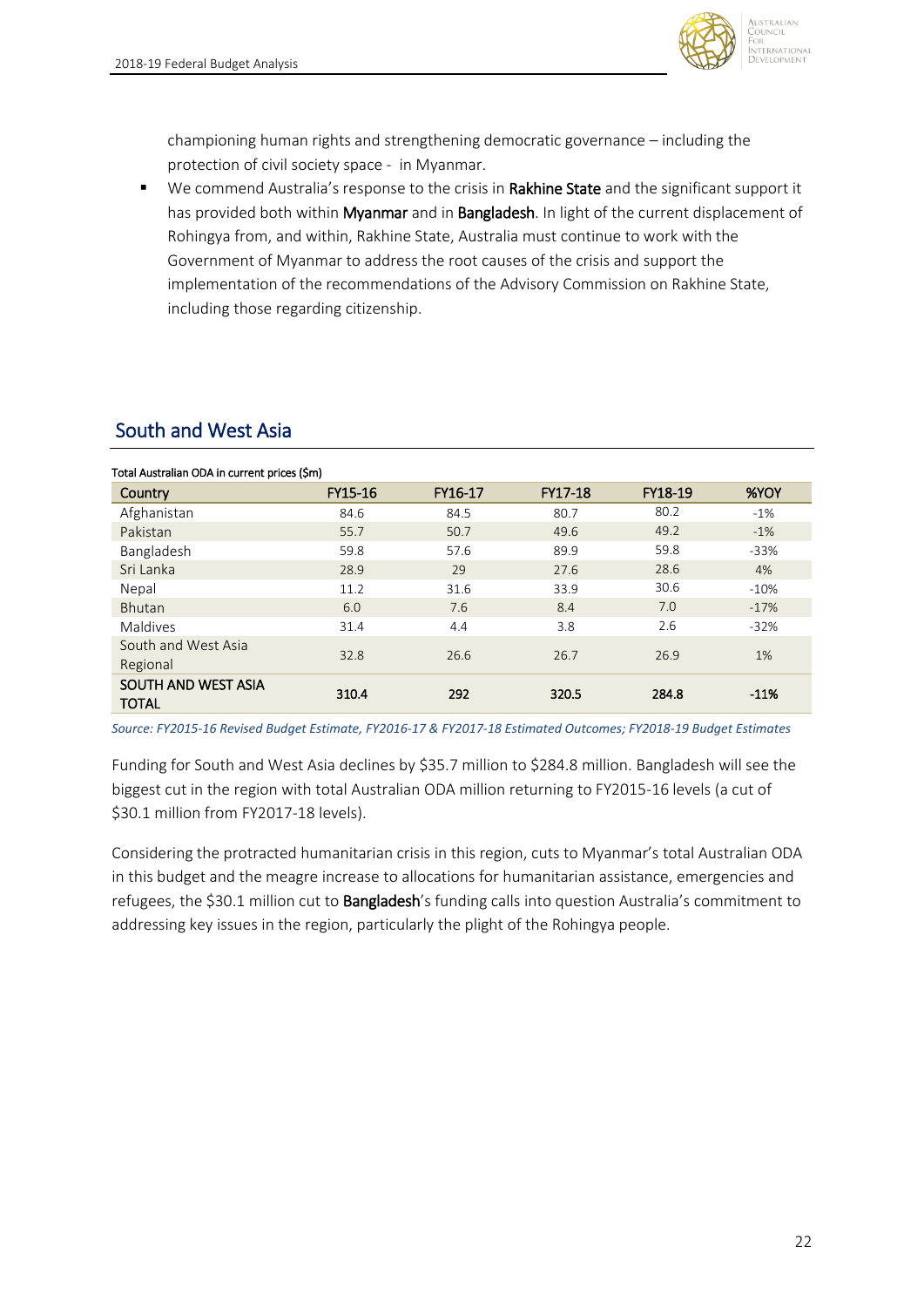

## Africa and the Middle East

| Country                                | FY15-16 | FY16-17 | <b>FY17-18</b>           | FY18-19                  | % YOY   |
|----------------------------------------|---------|---------|--------------------------|--------------------------|---------|
| <b>Palestinian Territories</b>         | 42.8    | 43.0    | $\overline{\phantom{a}}$ | $\overline{\phantom{0}}$ |         |
| Middle East and North<br>Africa*       | 47.1    | 83.9    | $153.6*$                 | $137.4*$                 | $-11%$  |
| Sub-Saharan Africa                     | 95.9    | 136.6   | 137.3                    | 121.1                    | $-12%$  |
| AFRICA AND MIDDLE EAST<br><b>TOTAL</b> | 185.8   | 263.5   | 290.9                    | 258.5                    | $-11\%$ |

#### Total Australian ODA in current prices (\$m)

*Source: FY2015-16 Revised Budget Estimate, FY2016-17 & FY2017-18 Estimated Outcome, FY2018-19 Budget Estimate*

*\*NOTE: From FY2017-18 onwards, this total includes the Palestinian Territories, Iraq, Syria, and other flows to the region*

This Budget sees a significant reduction in total Australian ODA to Africa and the Middle East despite significant humanitarian and development challenges in these regions.

The amalgamation of allocations to the Middle East and North Africa with the Palestinian Territories reduces transparency around aid flows to the region, and clarity around where the reductions in funding will be from. While we are unable to determine the total level of funding for the Palestinian Territories, we welcome Australia's continued commitment to UNRWA to support Palestinian refugees, and continued commitment to working with NGOs through the AMENCA3 program.

As outlined in 'Snapshot 4', we continue to welcome Australia's commitment to the multi-year funding packages in **Iraq and Syria** in recognition of the significant humanitarian and longer-term development and stabilisation needs in the region, including for supporting internally-displaced people and refugees in neighbouring countries.

The continued reduction in funding for Sub-Saharan Africa is disappointing and does not reflect the strong business and person-to-person links between Australia and the region, nor the significant development challenges present. ACFID acknowledges the Government's continued support for humanitarian crises in this region, including in Somalia and South Sudan. However, there seems to be little commitment to addressing the root causes of these protracted crises through investment in disaster risk reduction and measures to reduce or prevent conflict including through peace-building initiatives, support for good governance, protection of human rights and strengthening civil society.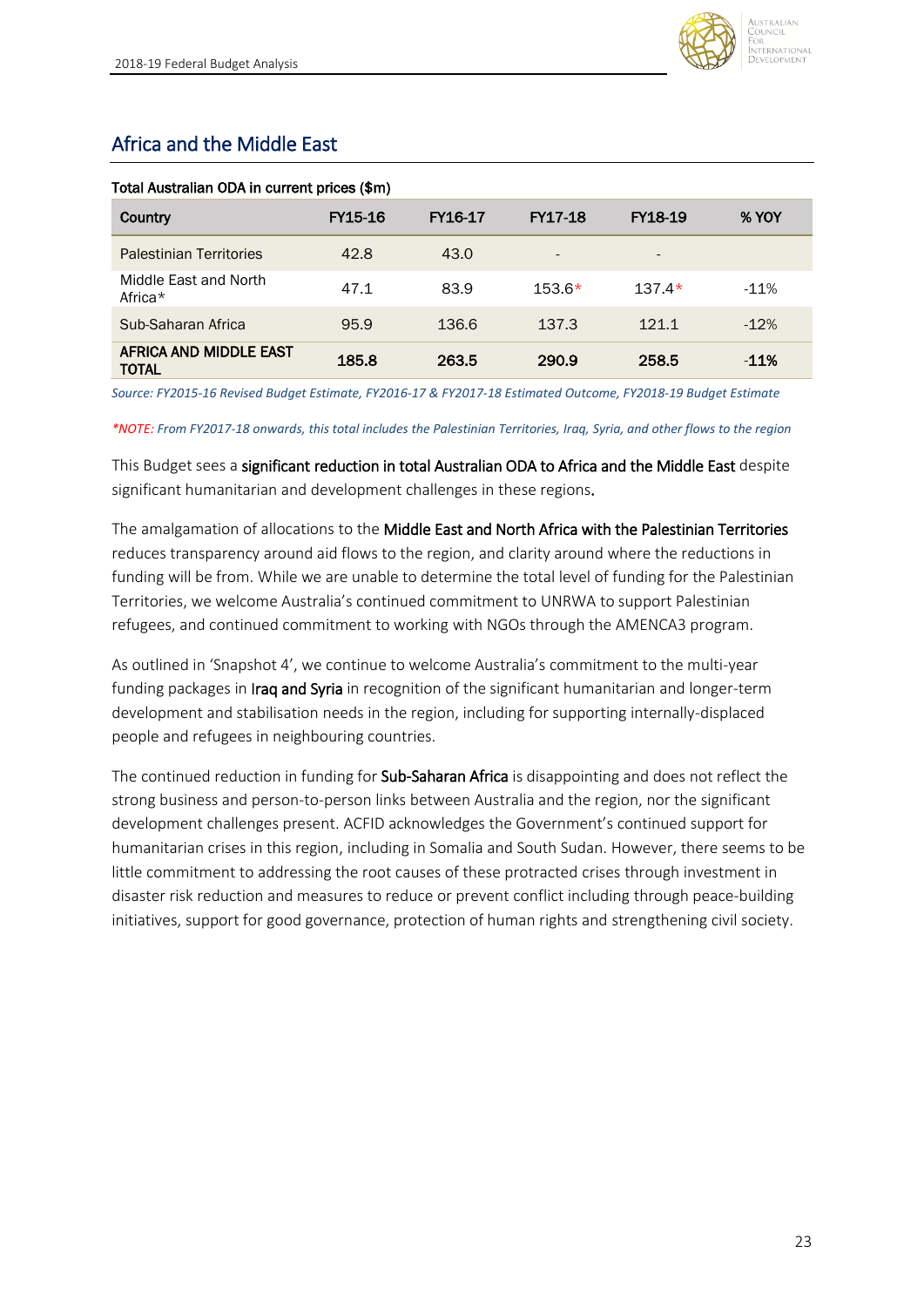

### <span id="page-23-0"></span>3.2 Thematic analysis: What is aid being spent on?

| DFAT Administered ODA in current prices (\$m)         |         |         |                |                |        |  |  |
|-------------------------------------------------------|---------|---------|----------------|----------------|--------|--|--|
| <b>Thematic Area</b>                                  | FY15-16 | FY16-17 | <b>FY17-18</b> | <b>FY18-19</b> | %YOY   |  |  |
| <b>Regional Scholarships</b><br>and Education         | 101.8   | 99.6    | 102.2          | 101.8          | 0%     |  |  |
| Health, Water and<br>Sanitation                       | 62.3    | 62.8    | 132.3          | 108.1          | $-18%$ |  |  |
| Infrastructure and Rural<br>Development               | 38.4    | 39      | 43.3           | 46.0           | 6%     |  |  |
| Innovation Fund                                       | 20.0    | 41.2    | 48.7           | 35.0           | $-28%$ |  |  |
| <b>Other Sectoral Programs</b>                        | 27.7    | 28.2    | $87.7*$        | $143.6*$       | 64%    |  |  |
| <b>Indo-Pacific Sectoral</b><br><b>Programs Total</b> | 304.5   | 329.4   | 414.2          | 434.5          | 5%     |  |  |

### Thematic Allocations within Cross Regional Programs

*Source: FY2015-16 Budget Outcome, FY2016-17 & FY2017-18 Revised Budget Estimates, FY2018-19 Budget Estimate*

*\*NOTE: From FY2017-18 onwards, the total for Other Sectoral Programs includes allocations for Fisheries and Agriculture (\$9.3 million), Governance (\$13.8 million), Disability (\$12.9 million) and Direct Aid Program (\$22 million) – which previously were separate line items.*

Innovation Fund: The Innovation Fund has undergone a 28% drop in funding allocation for FY2018-19. DFAT have claimed this is not indicative of declining support but rather the result of averaging the estimated \$140 million funding over four years. The OECD DAC in its 2018 Peer Review of Australia's noted the transformative potential of innovation, however, "many of the Innovation Xchange initiatives are still at proof of concept stage and will need time to demonstrate scalability and relevance".<sup>20</sup> ACFID knows that the some of the most innovative development work is being done through NGO partners and organisations and would like to ensure that some of the FY2018-19 funding is available to not-for-profit organisations.

Additionally, ACFID has emphasised the need to maintain complementary investment in research to ensure a strong evidence base for the aid program. As in previous years, ACFID continues to call for greater transparency about how this money is being spent and the results being achieved through the fund.

Health and WASH: Funding for health, water and sanitation has decreased 20%. We assume most of this change is to account for the reprofiling of the new Indo-Pacific Health Security Initiative – a \$300m investment over 5 years - classified under Indo-Pacific Sectoral Programs<sup>21</sup>. While ACFID welcomes the investment in regional health security, these need to be complemented by bilateral efforts to improve the health outcomes of people in partner countries.

<sup>1</sup> <sup>20</sup> 2018. OECD Development Co-operation Peer Reviews, Australia 2018. Accessed 8 May 2018. Available at: [https://www.oecd-ilibrary.org/development/oecd-development-co-operation-peer-reviews-australia-](https://www.oecd-ilibrary.org/development/oecd-development-co-operation-peer-reviews-australia-2018_9789264293366-en)[2018\\_9789264293366-en](https://www.oecd-ilibrary.org/development/oecd-development-co-operation-peer-reviews-australia-2018_9789264293366-en)

<sup>21</sup> DFAT. 2017. Media Release: Indo-Pacific Health Security Initiative. Accessed 8 May 2018. Available at: [https://foreignminister.gov.au/releases/Pages/2017/jb\\_mr\\_171008.aspx;](https://foreignminister.gov.au/releases/Pages/2017/jb_mr_171008.aspx) DFAT. 2017.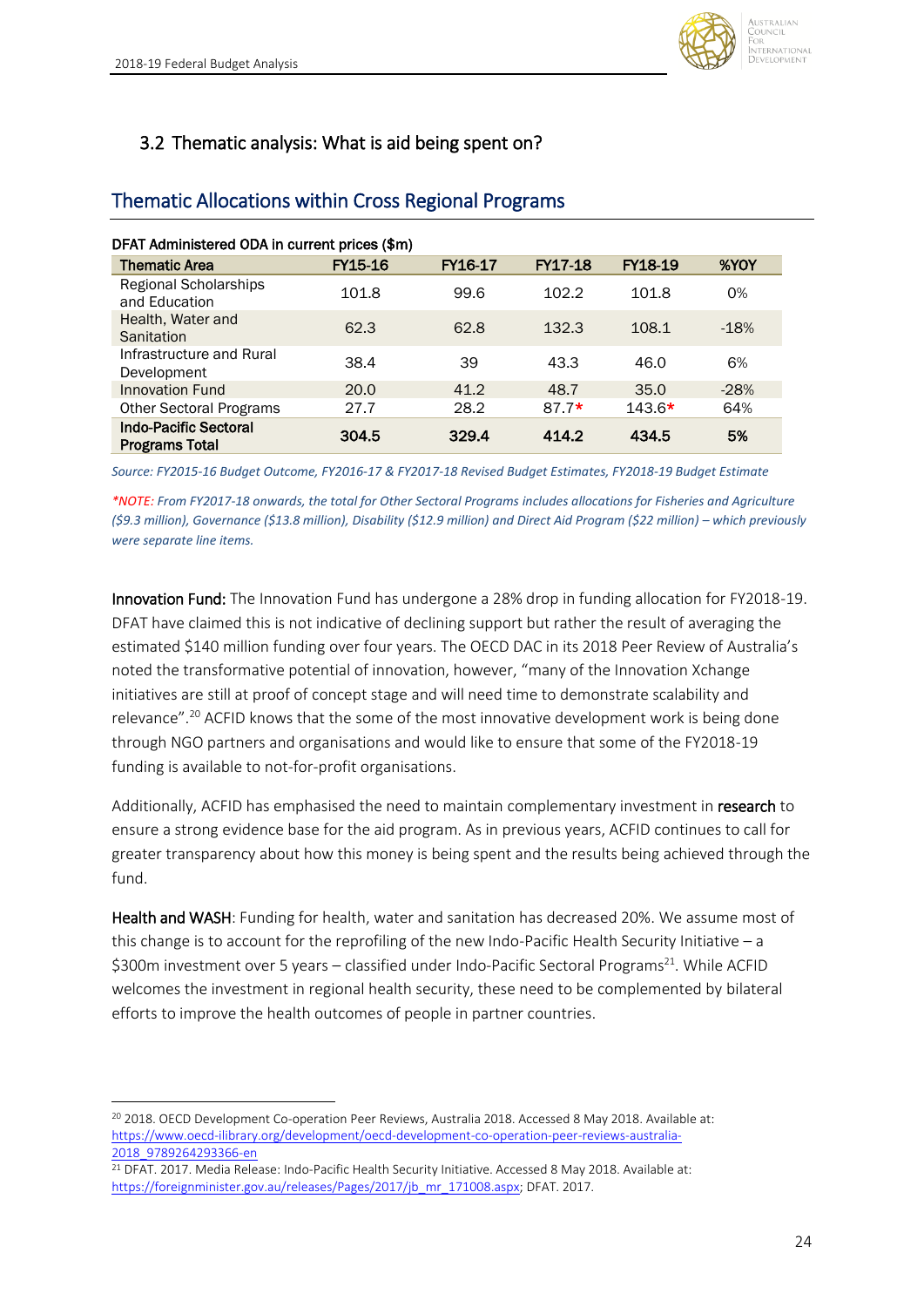**.** 



Education: ACFID welcomes the continuation of funding to education programs in recognition of their transformative potential. We note the amalgamation of funding for regional scholarships and education does not make it possible to disaggregate the amount of funding going to education incountry, compared to scholarships to study in Australia, and continue to call for greater transparency on this front.

Disability inclusive development: While disability inclusive development has not been included as a budget line in FY2018-19, DFAT has confirmed that the allocation remains steady at \$12.9m per year. The recent ODE evaluation of Australia's global advocacy efforts on disability inclusion found that prioritising funding for disability inclusive development was key to establishing Australia's credibility as a global leader in this area; if Australia hopes to enjoy this reputation into the future, it must increase its investment in disability inclusion in real terms.<sup>22</sup>

Direct Aid Program: ACFID laments the lack of detail on the Direct Aid Program investment and continues to call for more transparency on how this money is spent and the results achieved.

<sup>22</sup> ODE. 2017. Unfinished business: Evaluation of Australian advocacy for disability-inclusive development. Accessed 8 May 2018. Available at[: http://dfat.gov.au/aid/how-we-measure-performance/ode/strategic-evaluations/Pages/unfinished](http://dfat.gov.au/aid/how-we-measure-performance/ode/strategic-evaluations/Pages/unfinished-business.aspx)[business.aspx](http://dfat.gov.au/aid/how-we-measure-performance/ode/strategic-evaluations/Pages/unfinished-business.aspx)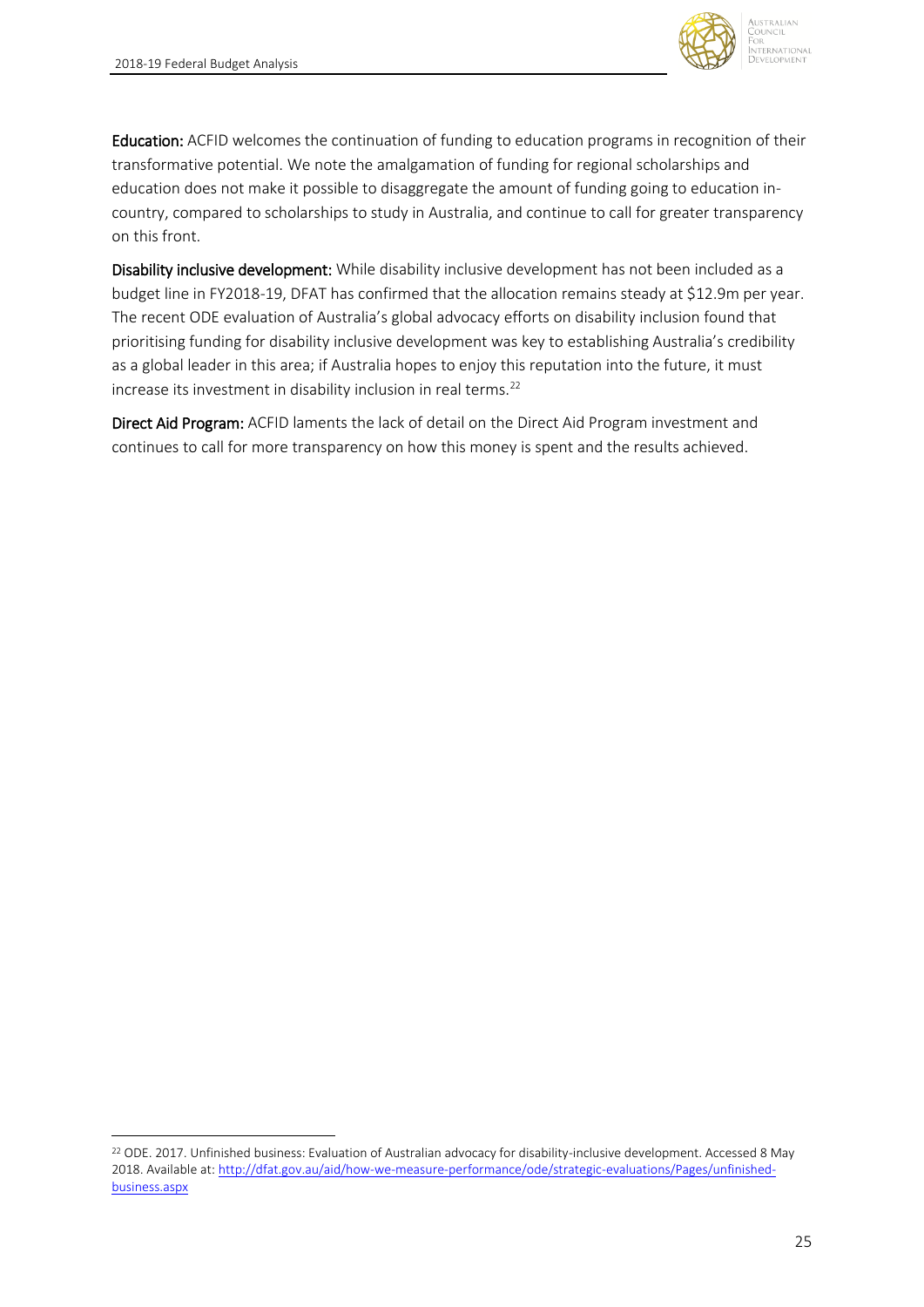

# <span id="page-25-0"></span>Annex A: Aid Allocation Tables

## <span id="page-25-1"></span>Table 1: Total Australian ODA by partner country and region alongside DFAT Administered ODA by country, region and global programs

This table shows total Australian ODA which is ODA from all agencies and programmes attributable to partner countries and regions. This includes DFAT country programme allocations, flows from DFAT regional and global programmes, and Other Government Departments expenditure. Alongside the total Australian ODA we have presented the DFAT Administered ODA which accounts only for the ODA-eligible expenditure implemented by DFAT.

|                                                          | <b>Total AUSTRALIAN ODA by Partner</b><br><b>Country and Region</b>    |                                                | DFAT ADMINISTERED ODA by country,<br>region and global program |                                                |  |
|----------------------------------------------------------|------------------------------------------------------------------------|------------------------------------------------|----------------------------------------------------------------|------------------------------------------------|--|
| <b>Country, Region and</b><br><b>Global Program Area</b> | 2017-18<br><b>Estimated</b><br><b>Outcomes</b><br>$$m$ ) <sup>23</sup> | 2018-19 Budget<br>Estimate (\$m) <sup>24</sup> | 2017-18 Estimated<br>Outcomes (\$m) <sup>25</sup>              | 2018-19 Budget<br>Estimate (\$m) <sup>26</sup> |  |
| Papua New Guinea                                         | 541                                                                    | 572.2                                          | 471.8                                                          | 519.5                                          |  |
| Solomon Islands                                          | 136.9                                                                  | 187                                            | 92.7                                                           | 146.1                                          |  |
| Vanuatu                                                  | 64.3                                                                   | 62.3                                           | 45.7                                                           | 41.9                                           |  |
| Fiji                                                     | 61.7                                                                   | 58.1                                           | 40.2                                                           | 35                                             |  |
| Samoa                                                    | 35.0                                                                   | 35.5                                           | 23.6                                                           | 23.6                                           |  |
| <b>Nauru</b>                                             | 26.1                                                                   | 25.9                                           | 21.2                                                           | 21.2                                           |  |
| Kiribati                                                 | 27.7                                                                   | 29.4                                           | 20.2                                                           | 20.2                                           |  |
| Tonga                                                    | 34.6                                                                   | 27.9                                           | 23.8                                                           | 17.6                                           |  |
| Tuvalu                                                   | 8.5                                                                    | 9.7                                            | 6.6                                                            | 6.6                                            |  |
| <b>Cook Islands</b>                                      | 3.4                                                                    | 3.4                                            | 1.9                                                            | 1.9                                            |  |
| Niue and Tokelau                                         | 2.7                                                                    | 2.9                                            | 1.8                                                            | 1.8                                            |  |
| <b>North Pacific</b>                                     | 7.9                                                                    | 8                                              | 5                                                              | 5                                              |  |
| <b>Pacific Regional</b>                                  | 180.1                                                                  | 261.3                                          | 181                                                            | 206.6                                          |  |
| <b>Pacific Total</b>                                     | 1,130.10                                                               | 1,283.60                                       | 935.6                                                          | 1,047.00                                       |  |
| Indonesia                                                | 359                                                                    | 316.2                                          | 296.2                                                          | 266.4                                          |  |
| <b>Timor-Leste</b>                                       | 95.0                                                                   | 91.8                                           | 68.9                                                           | 73.0                                           |  |
| Philippines                                              | 83.2                                                                   | 85.4                                           | 65                                                             | 67                                             |  |

<sup>23</sup> Table 6 of DFAT, *Australian Aid Budget Summary 2018–19,* Table 6, p125, accessed <http://dfat.gov.au/news/news/Pages/2017-18-australian-aid-budget-summary.aspx>

**.** 

 $24$  As above, Table 2, p10

<sup>&</sup>lt;sup>25</sup> As Above, Table 5, p122

<sup>&</sup>lt;sup>26</sup> As above, Table 1, p7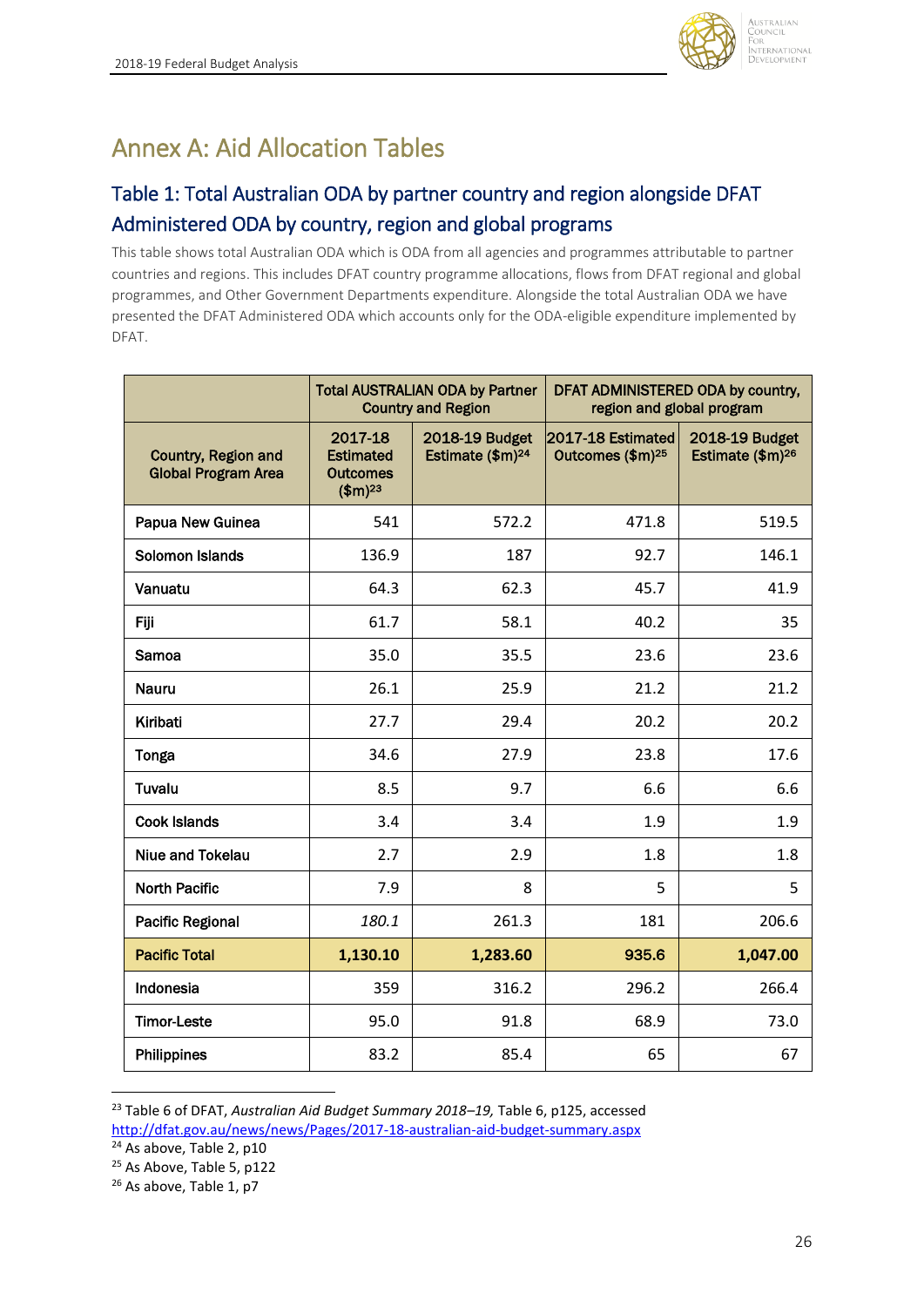

| Cambodia                                                                                                                        | 89.1     | 83.6           | 62.4    | 58.4    |
|---------------------------------------------------------------------------------------------------------------------------------|----------|----------------|---------|---------|
| Vietnam                                                                                                                         | 82.2     | 84.2           | 56.5    | 56.1    |
| Myanmar                                                                                                                         | 84.2     | 76.9           | 56.3    | 42.1    |
| Laos                                                                                                                            | 43.1     | 41.3           | 22.4    | 20.6    |
| Mongolia                                                                                                                        | 11.6     | 9.6            | 6       | 5.9     |
| <b>ASEAN and Mekong</b>                                                                                                         | n/a      | n/a            | 33      | 32.6    |
| East Asia Regional                                                                                                              | 250.6    | 238.3          | 8.6     | 14.6    |
| <b>East Asia Total</b>                                                                                                          | 1,098.00 | 1,027.20       | 675.3   | 636.7   |
| Afghanistan                                                                                                                     | 80.7     | 80.2           | 80      | 80      |
| Bangladesh                                                                                                                      | 89.9     | 59.8           | 72.8    | 42.1    |
| Pakistan                                                                                                                        | 49.6     | 49.2           | 39.8    | 39.4    |
| Sri Lanka                                                                                                                       | 27.6     | 28.6           | 19.5    | 19.9    |
| Nepal                                                                                                                           | 33.9     | 30.6           | 17.7    | 15.6    |
| <b>Bhutan</b>                                                                                                                   | 8.4      | $\overline{7}$ | 2.3     | 2.1     |
| <b>Maldives</b>                                                                                                                 | 3.8      | 2.6            | 1.8     | 1.8     |
|                                                                                                                                 |          |                |         |         |
| South and West Asia<br>Regional                                                                                                 | 26.7     | 26.9           | 20.1    | 19.8    |
| <b>South &amp; West Asia Total</b>                                                                                              | 320.5    | 284.8          | 254     | 220.7   |
| <b>Palestinian Territories</b>                                                                                                  | 0        | 0              | 0       | 0       |
| <b>Middle East and North</b><br>Africa (includes<br><b>Palestinian Territories)</b>                                             | 153.6    | 137.4          | 131.5   | 20.5    |
| Sub-Saharan Africa                                                                                                              | 137.3    | 121.1          | 40      | 31.8    |
| Sub-Saharan Africa &<br>the Middle East Total                                                                                   | 290.9    | 285.5          | 171.5   | 52.3    |
| <b>Latin America and the</b><br><b>Caribbean Total</b>                                                                          | 9.1      | 5.9            |         |         |
| Core contributions to<br>multilateral<br>organisations and other<br>ODA not attributed to<br>particular countries or<br>regions | 1,228.1  | 1,301.2        |         |         |
| <b>Adjustments</b>                                                                                                              |          |                | $-67.5$ | $-80.9$ |
| <b>Total Estimated ODA</b>                                                                                                      | 4,076.6  | 4,161.1        | 4,076.6 | 4,161.1 |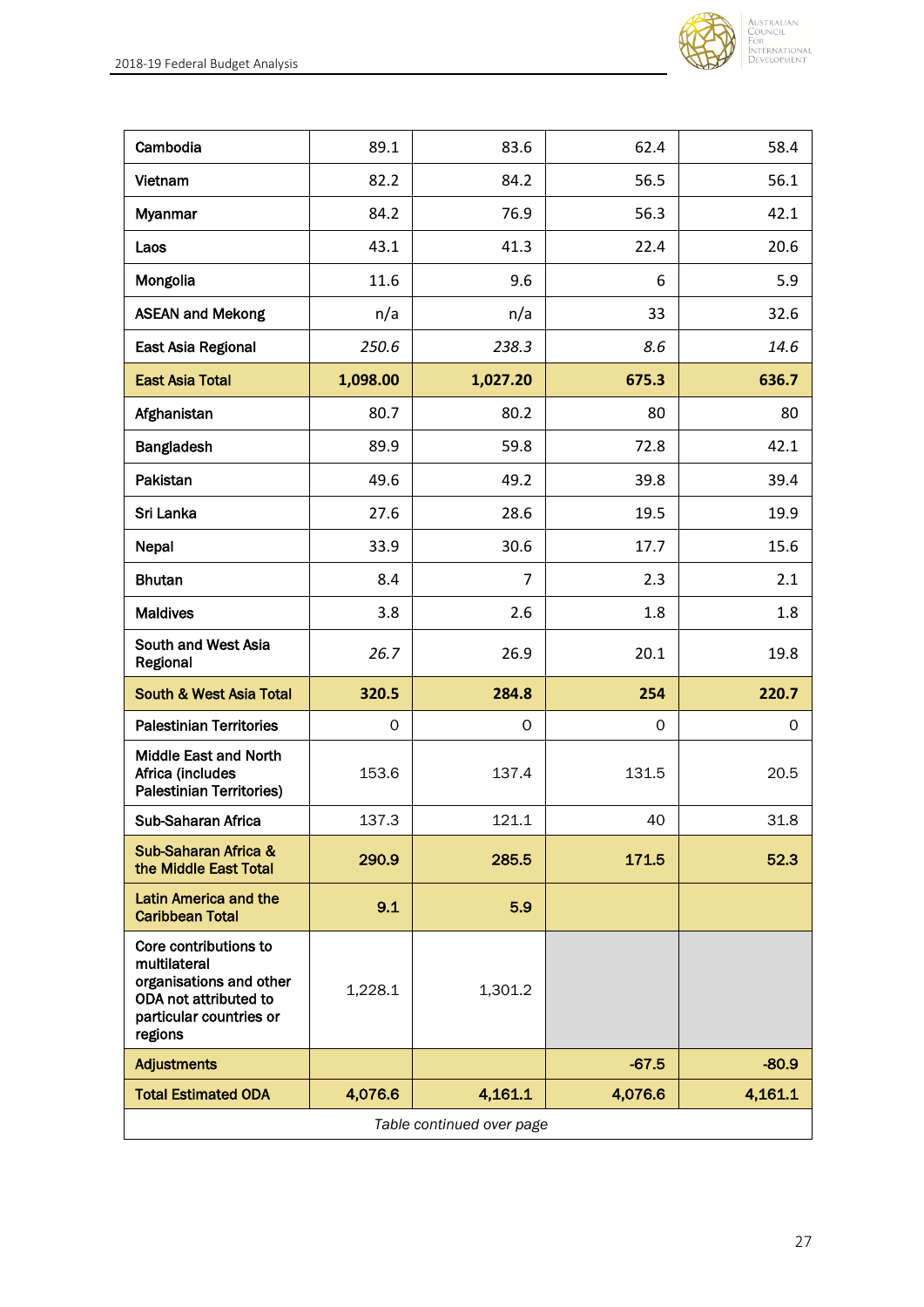

|                                                                         |  | DFAT ADMINISTERED ODA by country,<br>region and global program |                                                |  |
|-------------------------------------------------------------------------|--|----------------------------------------------------------------|------------------------------------------------|--|
|                                                                         |  | 2017-18<br><b>Estimated</b><br>Outcomes (\$m) <sup>27</sup>    | 2018-19 Budget<br>Estimate (\$m) <sup>28</sup> |  |
| Gender / Gender<br><b>Equality Fund</b>                                 |  | 37.1                                                           | 55                                             |  |
| Regional<br>Scholarships and<br>Education                               |  | 102.2                                                          | 101.8                                          |  |
| Health, Water and<br><b>Sanitation</b>                                  |  | 132.3                                                          | 108.1                                          |  |
| Infrastructure and<br><b>Rural Development</b>                          |  | 43.3                                                           | 46                                             |  |
| <b>Innovation Fund</b>                                                  |  | 48.7                                                           | 35                                             |  |
| <b>Other Sectoral</b><br>Programmes                                     |  | 87.7                                                           | 143.6                                          |  |
| <b>Total Cross</b><br>Regional<br>Programmes                            |  | 414.2                                                          | 434.5                                          |  |
| <b>TOTAL DFAT ODA -</b><br><b>Country &amp; Regional</b><br>Programmes  |  | 2,487.7                                                        | 2,446.2                                        |  |
| <b>Disaster Risk</b><br>Reduction,<br>Preparedness and<br>Response      |  | 42                                                             | 39                                             |  |
| <b>Protracted Crises</b><br>and Strengthening<br>Humanitarian<br>Action |  | 38.9                                                           | 87.2                                           |  |
| Global<br>Humanitarian<br>Partnerships                                  |  | 142.2                                                          | 133.5                                          |  |
| <b>Emergency Fund</b>                                                   |  | 150                                                            | 150                                            |  |
| Humanitarian,<br><b>Emergencies and</b><br><b>Refugees Total</b>        |  | 223.1                                                          | 409.7                                          |  |
| <b>United Nations</b><br>Development<br>Programme (UNDP)                |  | 12.7                                                           | 12.7                                           |  |
| <b>United Nations</b><br><b>Children's Fund</b><br>(UNICEF)             |  | 21                                                             | 21                                             |  |

<sup>27</sup> Table 5 of *Australian Aid Budget Summary 2018–19*

 $\overline{a}$ 

<sup>28</sup> Table 1 of *Australian Aid Budget Summary 2018–19*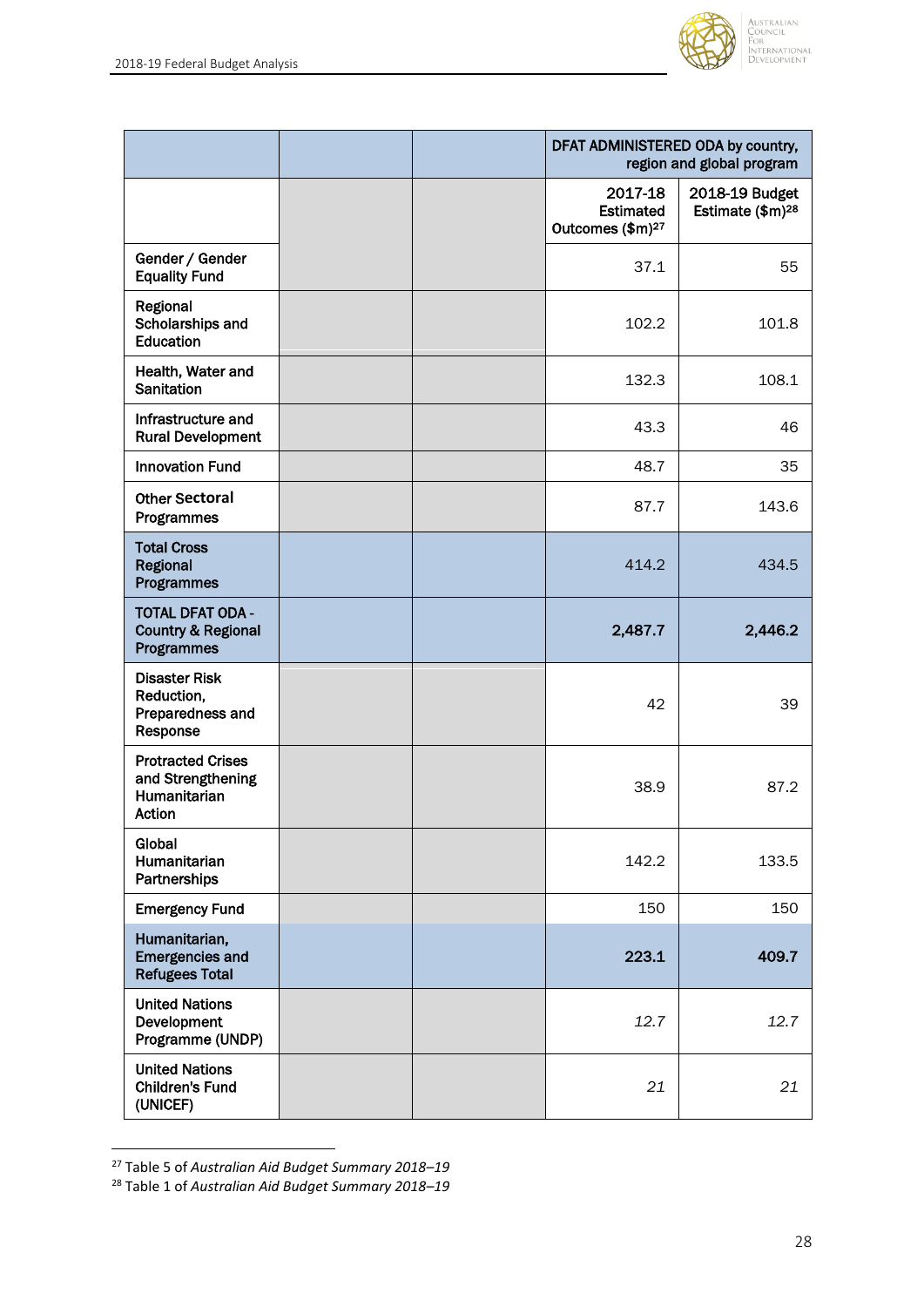

| <b>United Nations</b><br><b>Population Fund</b><br>(UNFPA)                        |  | 9.2            | 9.2         |
|-----------------------------------------------------------------------------------|--|----------------|-------------|
| <b>United Nations</b><br>Programme on HIV<br>and AIDS (UNAIDS)                    |  | 4.5            | 4.5         |
| <b>World Health</b><br>Organization (WHO)                                         |  | 12.4           | 12.4        |
| <b>UN Women</b>                                                                   |  | 7.8            | 7.8         |
| Other UN including<br>ODA eligible<br>assessed<br>contributions                   |  | 44.6           | 44.9        |
| <b>Total UN</b><br>Development<br><b>Funding</b>                                  |  | 112.2          | 112.5       |
| Commonwealth<br>Organisations                                                     |  | 7.2            | 7.2         |
| Contribution to<br><b>Global Health</b><br>Programmes <sup>3</sup>                |  | 64.5           | 65          |
| <b>Contribution to</b><br><b>Global Education</b><br>Programmes                   |  | 15             | 16          |
| <b>Contribution to</b><br><b>Green Climate Fund</b>                               |  | 20             | 19.2        |
| UN, Commonwealth<br>& Other<br><b>International</b><br><b>Organisations Total</b> |  | 218.9          | 219         |
| <b>Global NGO</b><br>Programmes                                                   |  | 132.7          | 135.6       |
| Australian<br><b>Volunteers</b><br>Programme                                      |  | 42.6           | 42.6        |
| Community<br><b>Engagement and</b><br>International<br>Research                   |  | $\overline{7}$ | 8.4         |
| TOTAL NGO,<br><b>Volunteer and</b><br><b>Community</b><br>Programmes              |  | 182.3          | 186.6       |
| <b>Less Multilateral</b><br>Replenishments                                        |  | $\mathbf 0$    | $\mathbf 0$ |
| Add Cash payments<br>to Multilaterals                                             |  | 376.1          | 358.6       |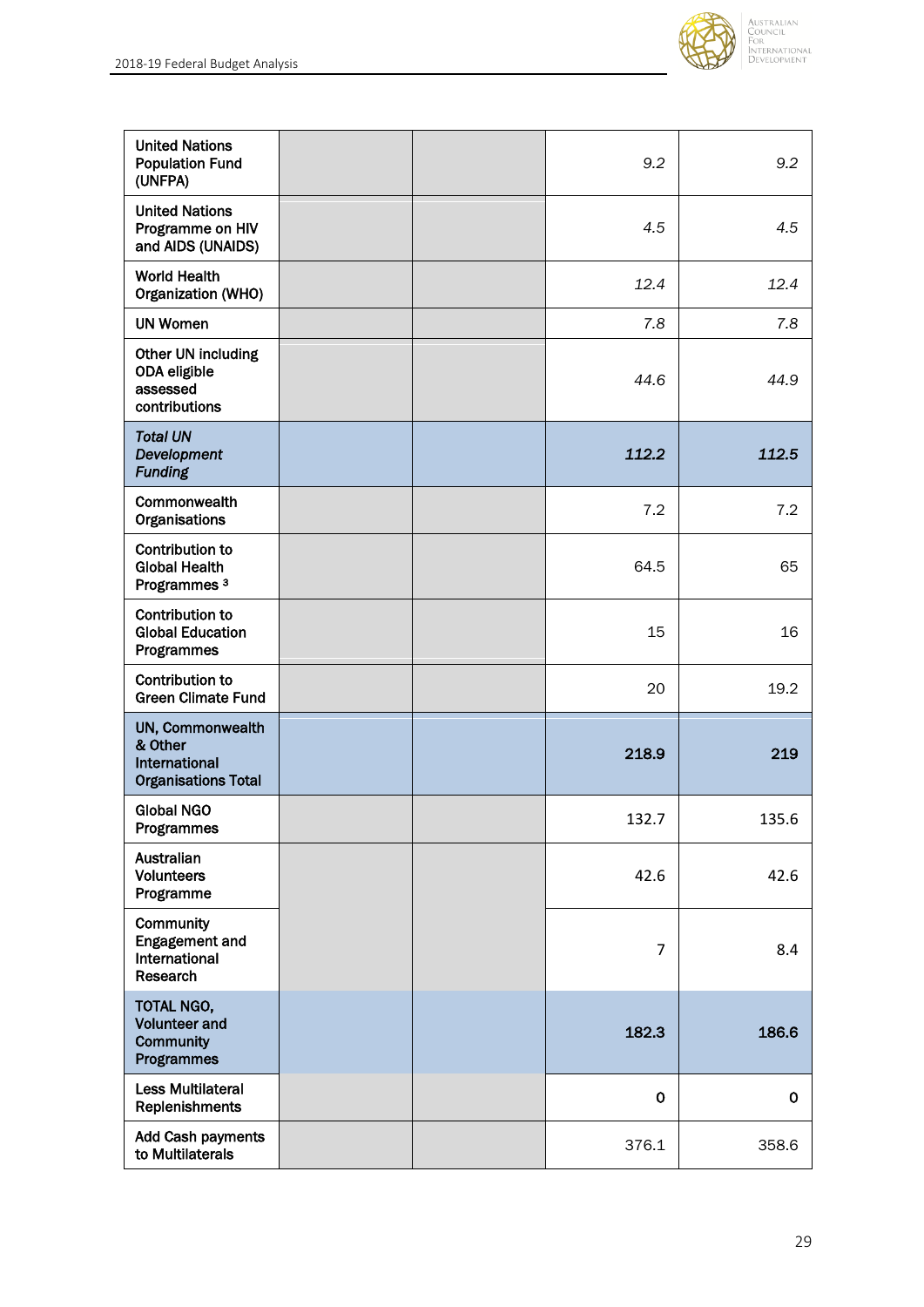

| <b>DFAT ODA - Global</b><br><b>Programmes</b>                                                        |  | 1,000.4  | 1,174.7  |
|------------------------------------------------------------------------------------------------------|--|----------|----------|
| <b>DFAT ODA -</b><br>Departmental                                                                    |  | 248.9    | 255.2    |
| <b>Other Government</b><br><b>Departments</b>                                                        |  | 242.9    | 204      |
| <b>Other Government</b><br>Departments -<br>Asian Infrastructure<br><b>Investment Bank</b><br>(AIIB) |  | 164.2    | 161.1    |
| Adjustments                                                                                          |  | $-67.5$  | $-80.1$  |
| <b>Total Australian</b><br><b>ODA</b>                                                                |  | 4,076.60 | 4,161.10 |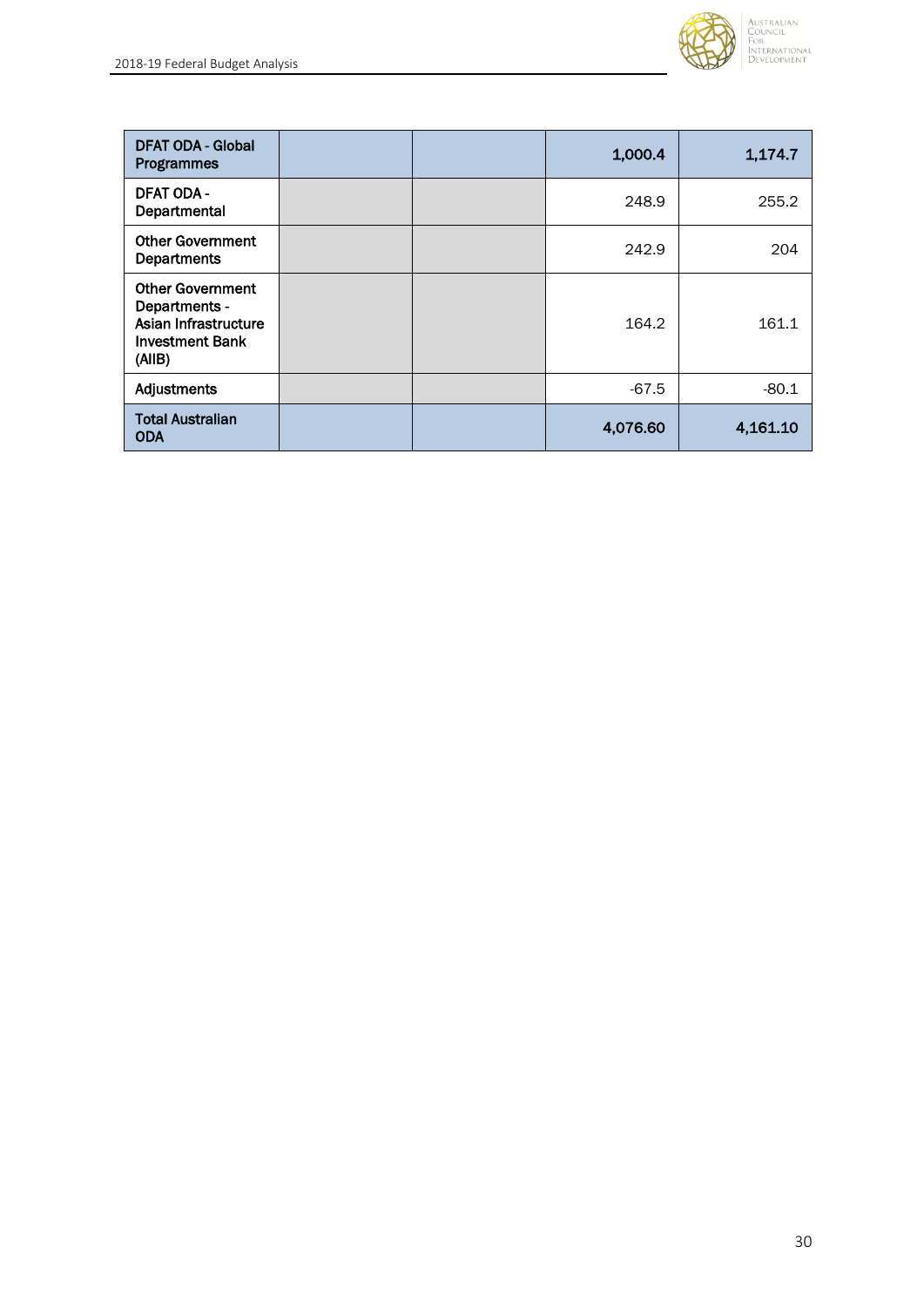

# <span id="page-30-0"></span>Annex B: ACFID List of Members

### **Full Members:**

- ACC International Relief
- Act for Peace NCCA
- ActionAid Australia
- Action on Poverty
- Adara Development Australia
- ADRA Australia
- Afghan Australian Development **Organisation**
- Anglican Aid
- Anglican Board of Mission Australia Limited
- Anglican Overseas Aid
- Anglican Relief and Development Fund Australia
- Asian Aid Organisation
- Assisi Aid Projects
- Australasian Society for HIV, Viral Hepatitis and Sexual Health Medicine
- Australia for UNHCR
- Australia Hope International Inc.
- Australian Business Volunteers
- Australian Doctors for Africa
- Australian Doctors International
- Australian Himalayan Foundation
- Australian Lutheran World Service
- Australian Marist Solidarity Ltd
- Australian Medical Aid Foundation
- Australian Mercy
- Australian Red Cross
- Australian Respiratory Council
- AVI
- Beyond the Orphanage
- Birthing Kit Foundation (Australia)
- Brien Holden Vision Institute Foundation
- Bright Futures Child Aid and Development Fund (Australia)
- Burnet Institute
- Business for Development
- CARE Australia
- Caritas Australia
- CBM Australia
- ChildFund Australia
- CLAN (Caring and Living as Neighbours)
- Credit Union Foundation Australia
- Diaspora Action Australia
- Diplomacy Training Program
- Door of Hope Australia Inc.
- Edmund Rice Foundation (Australia)
- EDO NSW
- Engineers without Borders
- Every Home Global Concern
- Family Planning New South Wales
- Fairtrade Australia New Zealand
- Food Water Shelter
- Foresight (Overseas Aid and Prevention of Blindness)
- Fred Hollows Foundation, The
- Global Development Group
- Global Mission Partners
- Good Shepherd Services
- Good Return
- Grameen Foundation Australia
- Habitat for Humanity Australia
- Hagar Australia
- HealthServe Australia
- Heilala
- Hope Global
- Hunger Project Australia, The
- International Children's Care (Australia)
- International Christian Aid and Relief Enterprises
- International Needs Australia
- International Nepal Fellowship (Aust) Ltd
- International River Foundation
- International Women's Development Agency
- Interplast Australia & New Zealand
- Islamic Relief Australia
- KTF (Kokoda Track Foundation)
- Kyeema Foundation
- Lasallian Foundation
- Leprosy Mission Australia, The
- Live & Learn Environmental Education
- Love Mercy Foundation
- Mahboba's Promise Australia
- Marie Stopes International Australia
- Marist Mission Centre
- Mary MacKillop International